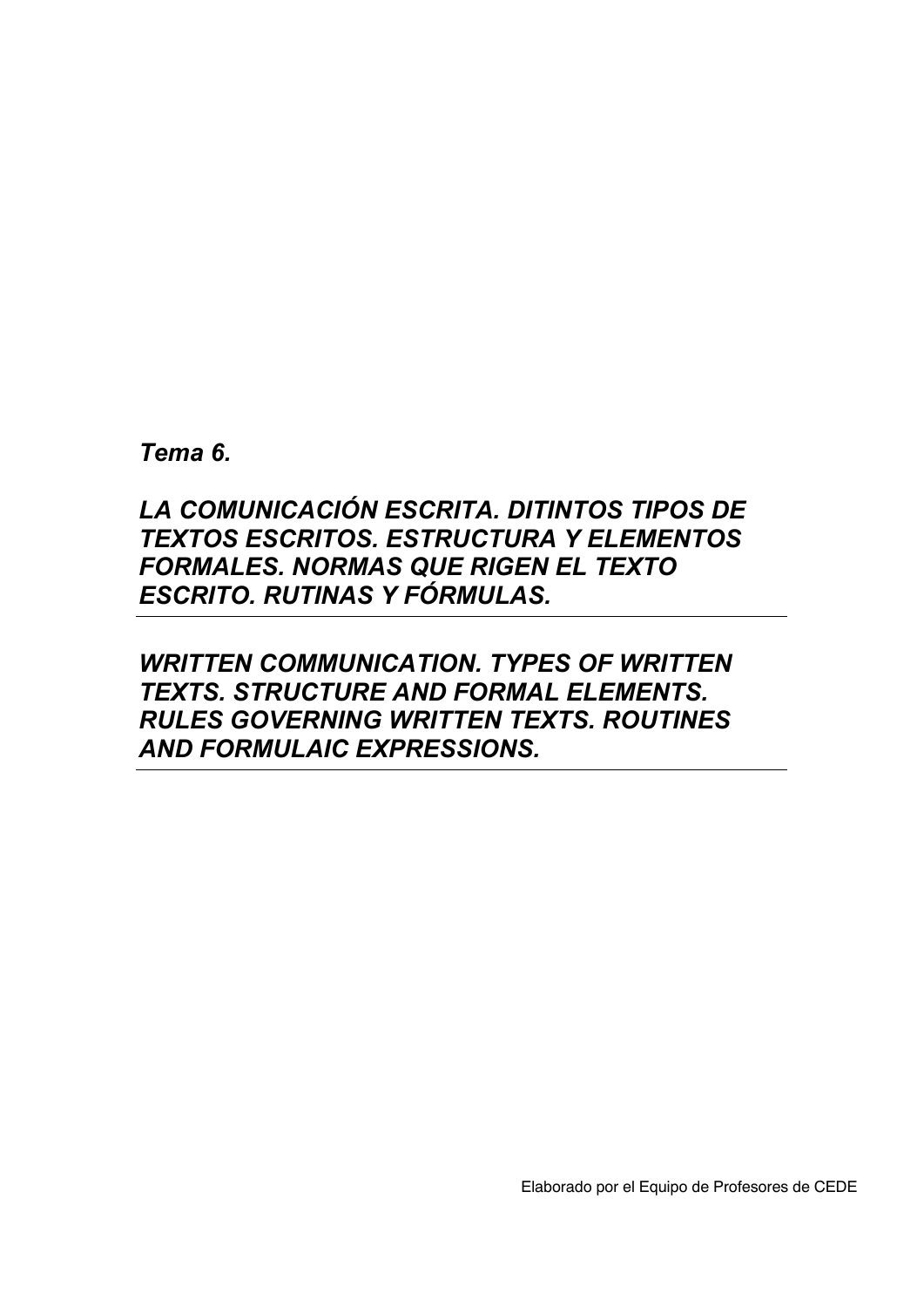#### *INDEX*

#### **INTRODUCTION**

#### *CHAPTER ONE: WRITTEN COMMUNICATION*

- **1. THE INTERACTIVE NATURE OF THE READING AND WRITING PROCESSES**
- **2. PURPOSES OF READING AND WRITING**
- **3. COGNITIVE PROCESSES**

### *CHAPTER TWO: TYPES OF WRITTEN TEXTS*

- **1. TYPOLOGIES OF TEXTS**
- **2. GENRE AS A SOCIAL PROCESS** 
	- 2.1. Argumentative texts
	- 2.2. Descriptive texts
	- 2.3. Expository texts
	- 2.4. Narrative texts

## *CHAPTER THREE: STRUCTURE AND FORMAL ELEMENTS OF WRITTEN TEXTS*

- **1. CONTEXT**
- **2. TEXTURE**
- **3. GRAPHOLOGICAL RESOURCES**

#### *CHAPTER FOUR: RULES GOVERNING WRITTEN TEXTS*

**1. CHARACTERISTICS OF THE WRITTEN LANGUAGE** 

#### *CHAPTER FIVE: ROUTINES AND FORMULAIC EXPRESSIONS*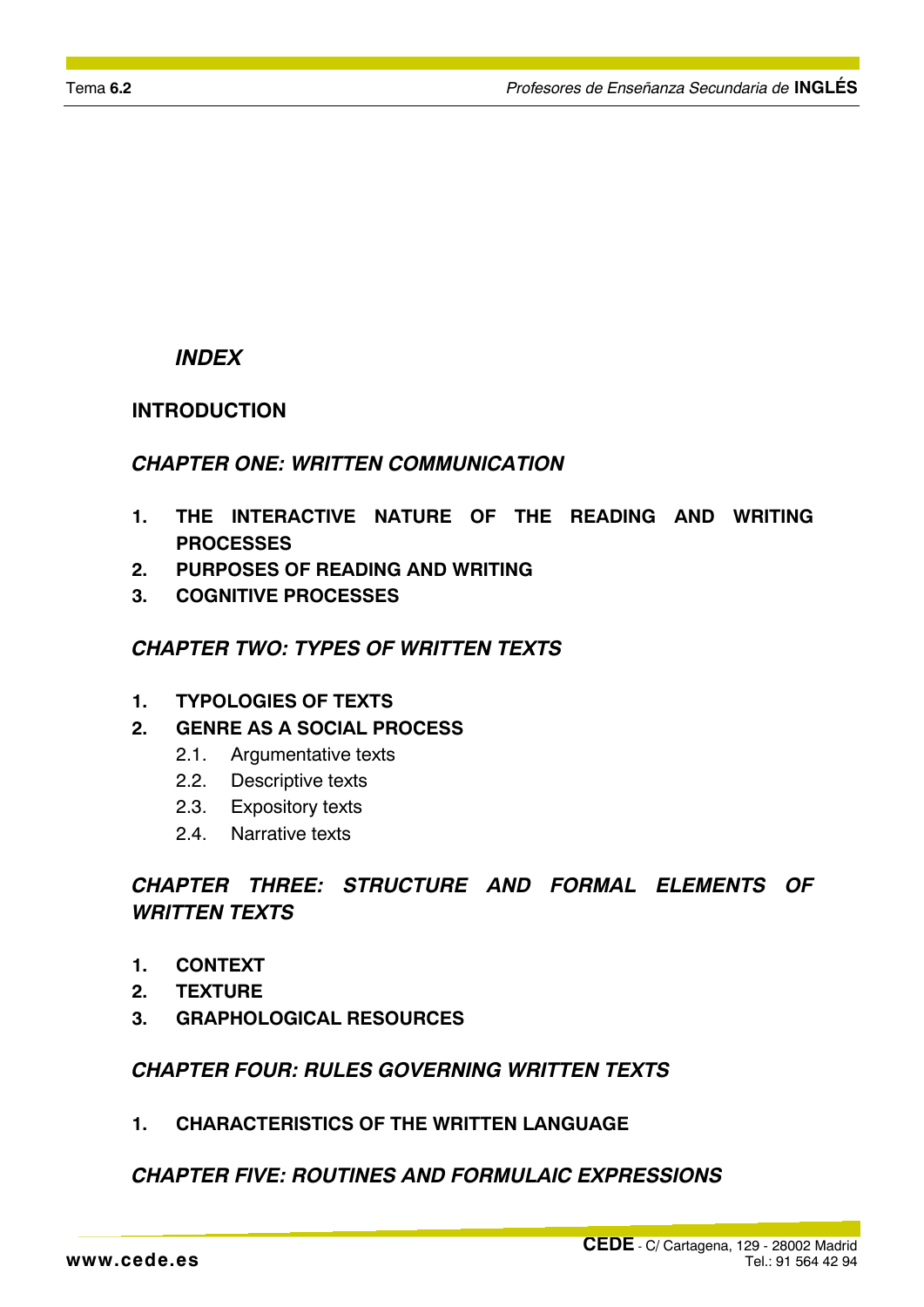## **INTRODUCTION**

It goes without saying that the access to the written language is a powerful instrument for further learning and communication. Its two written linguistic skills are complementary since reading refers to the decoding and understanding of messages whereas writing involves the encoding and expression of messages in writing. They both fulfil a human social and communicative need and they are usually taught in an almost simultaneous way.

In the field of EFL, developing the learners' **communicative competence** includes the gradual acquisition of its discourse dimension. According to Canale and Swain (1980), the discourse sub-competence refers to the interpretation of individual message elements and to how meaning is represented in relation to the entire discourse or text. It implies, therefore, the combination of grammatical forms and meanings to understand and produce different texts, and it includes the ability to cope with the cohesion and the coherence of a text according to its communicative function and context.

However, the way in which people handle written language, either receptively in reading, or productively in writing, is extremely complex and still needs further research to be fully understood. Many different disciplines have been attempting that goal, especially during the last three decades. At present, challenging insights for a better understanding on the form, meaning, skills and processes around the written text are being developed from a multidisciplinary perspective, which involves several different disciplines such as linguistics, anthropology, sociology, psychology, literature, rhetoric, philosophy, philology, computational linguistics, or discourse analysis.

The first part of this topic will look at written texts as a means for interactive communication. Then, the needs and difficulties for a typology of written texts will be discussed, together with the characteristics of some of those traditionally called written genres. The following sections will analyze the structure, elements and rules of a written text. Formulaic expressions, routines and conventions will be the target of the last section of this paper.

# *CHAPTER ONE: WRITTEN COMMUNICATION*

## **1. THE INTERACTIVE NATURE OF THE READING AND WRITING PROCESSES**

**A text** can be defined as a complete and coherent unit of language in use, either oral or written. Halliday refers to text as follows: "A text is best thought of not as a grammatical unit at all, but as a unit of a different kind: a semantic unit. This unity that it has is a unity of meaning in context, a texture that expresses the fact that it relates as a whole to the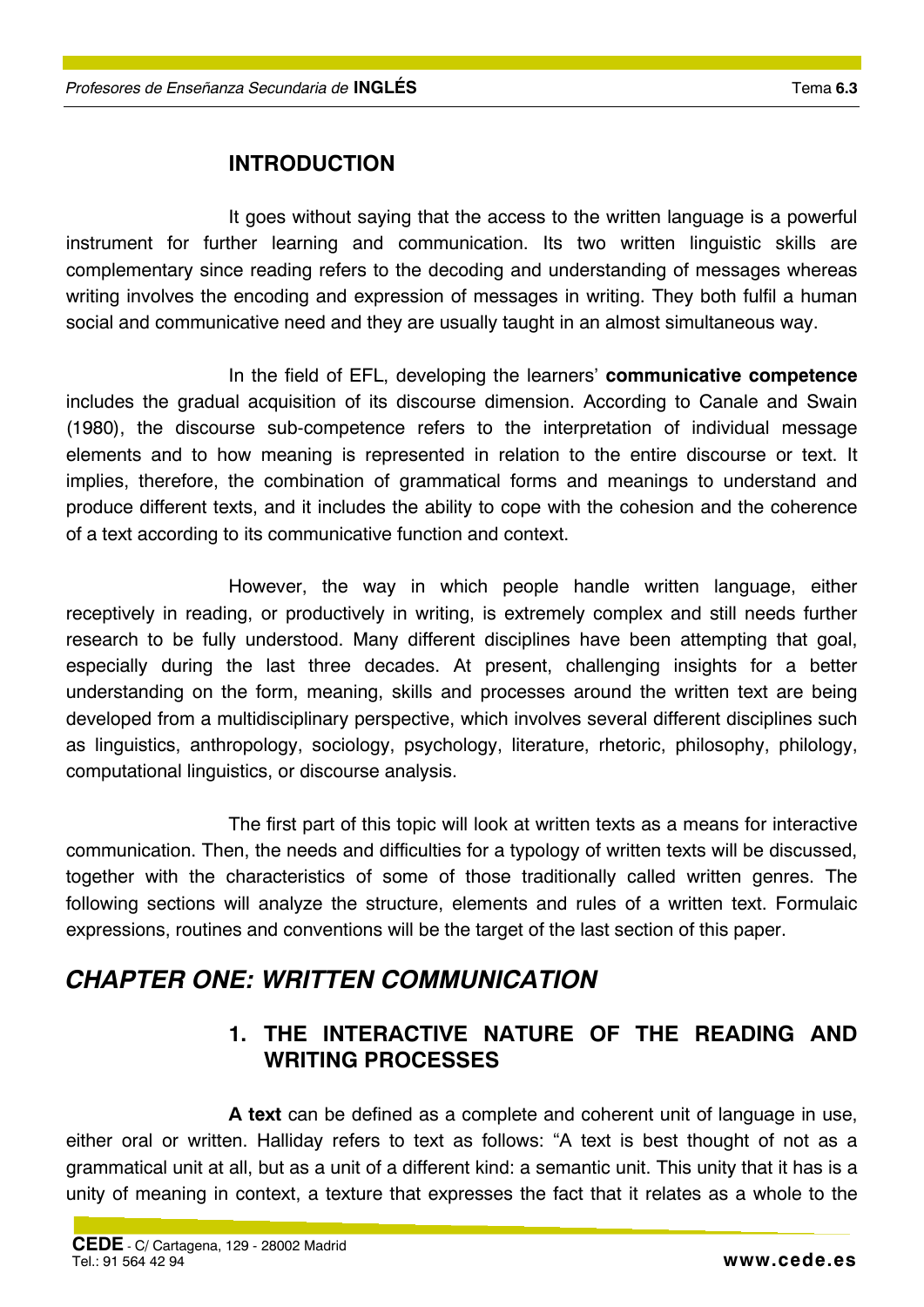environment in which is placed" (Halliday & Hassan, 1989: 292)<sup>1</sup>. The nature of a text relies on being a **semantic unit** and it is, therefore, communicative; thus, reading or writing a text requires the expression, interpretation, and negotiation of meaning. In addition, the written discourse can also be seen as a type of social practice which relates to the society and the culture it belongs to.

Reading involves an active process of constructing meaning among the different parts of a text, but also between the text and one's own personal experience. As Lee and Van Patten put it, "the reader takes the text and gives it meaning". On their part, writers want to express a message; they have an audience in mind, and attend to the specific context of their writing.

Therefore, a written text creates a relationship between the writer and the reader and the meaning of the text is conveyed through this interaction: not only the writer writes, but the reader also takes an active part in this interaction. This creates what is called the **interactive nature of the written text**. Reading means interpreting a text, constructing new meanings from the printed words; it is a cognitive task which requires of an active engagement on the reader's part. The reader has to interpret the relationships between textual segments and to question the text as it unfolds. In addition, the writer will use linguistic and rhetorical devices to realize his/her purpose, to get the message across and keep the reader's attention. Consequently, a written text operates on an interactional framework.

## **2. PURPOSES OF READING AND WRITING**

Most scholars usually distinguish two broad **functions in writing**. On the one hand, it is the **intrapersonal function** by which the writer and the reader are the same person. For example, we may write the shopping list before going to the market, or we study by writing summaries on books. On the other hand, it is the **interpersonal function** by which we write to another person(s). The addressee may be absent but known, or, on the contrary, the audience may be unknown. Nonetheless, writing becomes a social instrument to express and transmit information. Within this interpersonal purpose in writing, three specific functions can be established:

> − Communicative function: we transmit information, opinions, personal feelings, and etcetera; for example, we read and write postcards, letters, invitations or advertisements.

 $\overline{a}$ 

<sup>&</sup>lt;sup>1</sup> Fort he purposes of this paper, the terms discourse and text will be used interchangeably.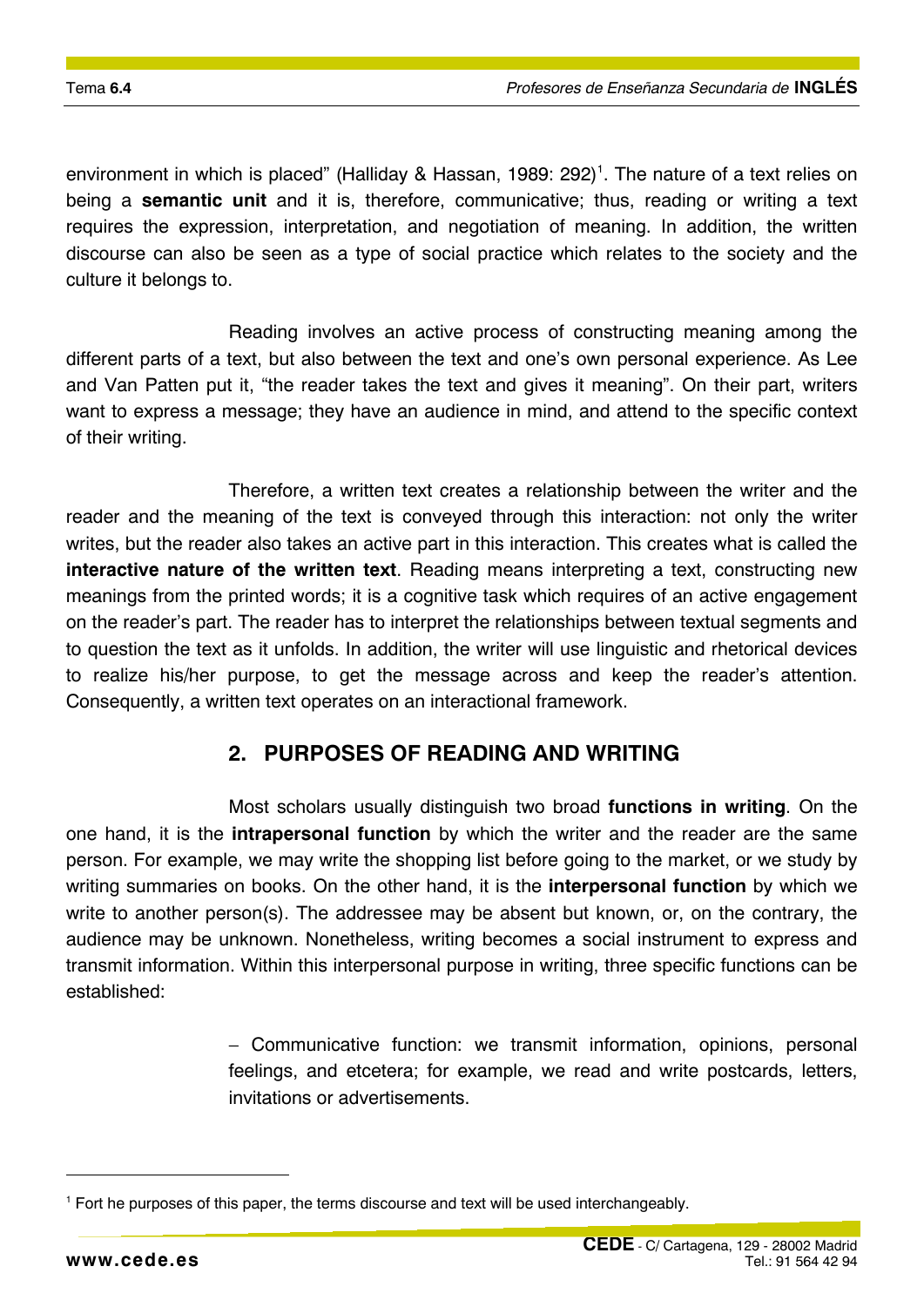− Artistic function: people also use writing to create beauty, irony, humour, or entertainment through poems, jokes, or crosswords, for example.

− Certifying function: due to the permanent feature of the written language, texts have become the only accepted evidence of a fact or information in many cultures; for instance, laws, regulations, wills or contracts.

The purpose of the writing, the intended audience, and the topic together influence the choice of the text structure and, consequently its elements and devices.

Likewise, the way a text is read varies according to the purpose of the reading. We often read a novel or an article for pleasure or interest and we get a global knowledge from it: this is called **extensive reading**. On the other hand, there are times when the reader is interested in getting detailed information from the text. This kind of **intensive reading** is followed with instructions, letters or directions, for example. If the purpose of our reading is just to obtain the main idea of a text, we will use a **skimming** technique. Finally, **scanning** is the reading technique we use when the reading purpose is to find a particular piece of information from a text; it is what we do when we check timetables, or look at listings or job advertisements, for example.

#### **3. COGNITIVE PROCESSES**

At first sight, the cognitive processes involved in discourse −oral and written− must be really complex. The introduction to The Handbook of Discourse Processes (2003) reveals that "discourse processes involve comprehending, producing, reproducing, composing, recalling, summarizing and creating, accessing and using discourse representation". Because it would exceed the purposes of this work to analyze them all, only a simplified overview will be addressed here.

Within cognitive and interactive models of reading, comprehension of a written text is "... constructed from knowledge sources interacting with each other on the input from the written page" (Lee & Van Patten, 2003: 227). This means that in order to understand a text, readers must be engaged in a process of relating the incoming information to the one already stored in memory. These connections will enter and become a part of their knowledge store.

The knowledge stored in memory relates to the schema theory. **Schema theory** describes the process by which readers combine their own background knowledge with the information in a text to comprehend that text. All readers carry different schemata (or background information) and these are also often culture-specific. Nonetheless, there must be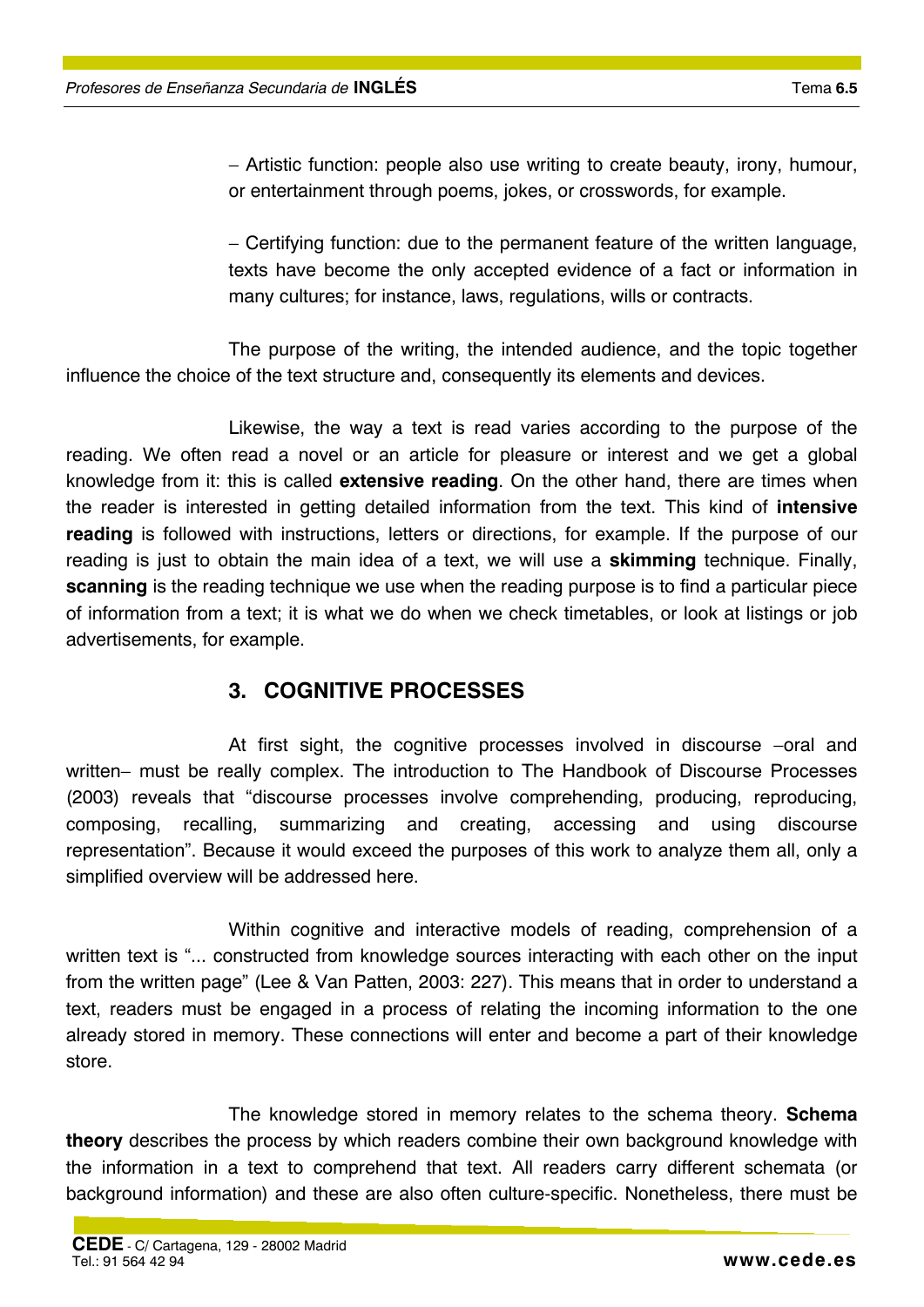enough similarity, enough information common to everyone's schemata, to enable us to communicate. Schema theory is based on the belief that "every act of comprehension involves one's knowledge of the world as well" (in Stott, 2001).

Thus, readers develop a coherent interpretation of text through the interactive process of combining the information in the text with the information they already bring to a text. Readers' mental stores, or 'schemata', are divided into two main types:

> − 'Content schemata' or background knowledge of the world: This includes, as it was written above, experiences, beliefs, cultural conventions and information. Some of this information can be somehow organized in terms of scripts –mental representations of various human activities-, and frames– prototypical patterns or representation of concepts with their corresponding obligatory and optional features.

> − 'Formal schemata' or background knowledge of rhetorical structure, which includes aspects related to the purpose and topic of the text. The identification and understanding of the context of the written discourse is essential to comprehend the message. Likewise, the reader also makes use of his/her knowledge of the language to understand a text: knowledge of the formal and functional system of the language.

It follows, therefore, that the **reading process** involves an initial identification of genre, formal structure and topic, all of which activate schemata and allow readers to interpret the text. Within a cognitive model of discourse processing, van Djik signals the problems a reader copes when understanding a text. He limits to the *comprehension* side of communication, ignoring the production, because we still know little about the precise properties of production. However, it is assumed that many of the basic processes which play a role in comprehension also operate in production. When facing a text, first, there must be a comprehension of sequences in short-term memory. Then, the discourse is represented as episodic information in long-term memory. Finally, the text information needs to be retrieved and reproduced.

The reading activity involves a large number of cognitive processes together with motor skills and the use of strategies to cope with the written text. Among the different **strategies** used in the process of reading a piece of writing, some of them are pointed below:

> − Memory strategies since we retain names and terms, for example, to be recalled when they appear later on in the text.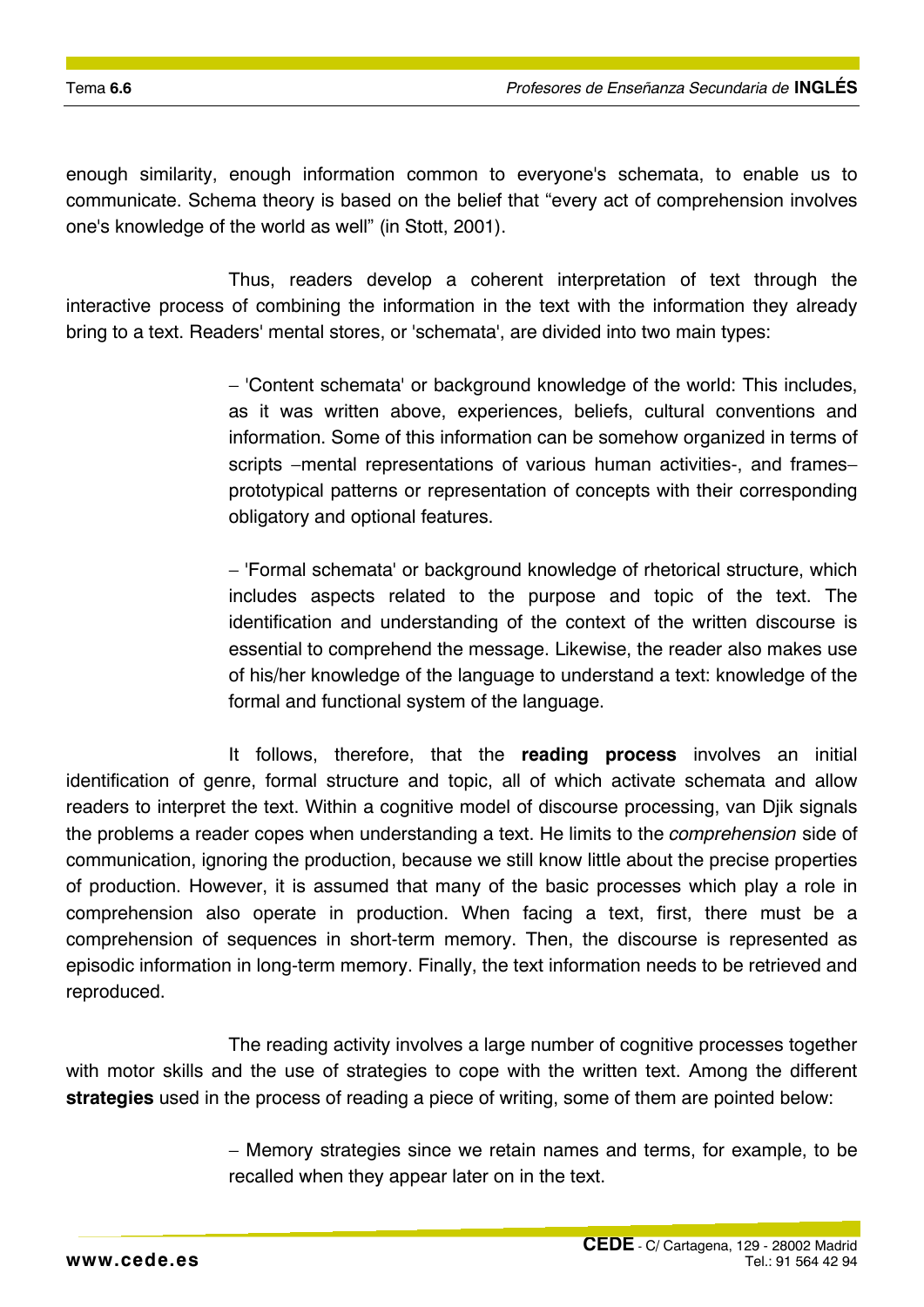- − Determining the main ideas and the specific details.
- − Differentiating between relevant and non relevant information.
- − Inferring from the text context and co-text.
- − Predicting and hypothesizing about content, lexis, or meanings.
- − Appreciating the writer's intentions.

Likewise, **writers engage into several cognitive processes and use strategies of different types to fulfil their purpose for writing**. Writers proceed on the assumption that the intended reader shares schemata and knowledge to establish a common ground in which the text is developed. Obviously, writers need of their linguistic knowledge referring to lexis, syntactic and morphological rules, or expressive resources, for example, in order to write accurately, and they will attend to the different factors which intervene in any communicative act (audience, participants, setting, purpose, and etcetera) to enhance appropriateness. Concerning the processes and strategies, the following have been reported:

> − Planning: This refers to a graphic or mental outline of the text in order to select and identify objectives. It includes analyzing the receivers of the message to take decisions about the genre, style, tenor and content of the writing. It is also about generating and organizing ideas and recalling vocabulary and formulas. Mental elaboration, identification and selection are the main strategies used at this stage of the writing process.

> − Structuring and drafting: It is the process of transforming the ideas to real linguistic forms by elaborating the sentences, selecting the lexis, and defining the text elements. It also includes connecting the different sentences, punctuating the text, ordering the different ideas or establishing the various links among the parts of the written discourse. It is also the stage of memory and organization strategies, using the dictionary, paraphrasing, or looking for synonyms, which are some of the strategies used to cope with the difficulties in writing.

> − Revising or editing: The text is evaluated and compared to the original purpose, and corrected in those aspects that do not suit the writer's intentions.

Similarly to speech, the encoding and decoding of a written message involve cognitive processes which are formed by knowledge, skills and strategies of a complex nature which interact and work into a simultaneous process. EFL teachers should better look at writing as a process, rather than a product, in order to scaffold the activities and allow learners be aware of the processes and strategies used in creating a text.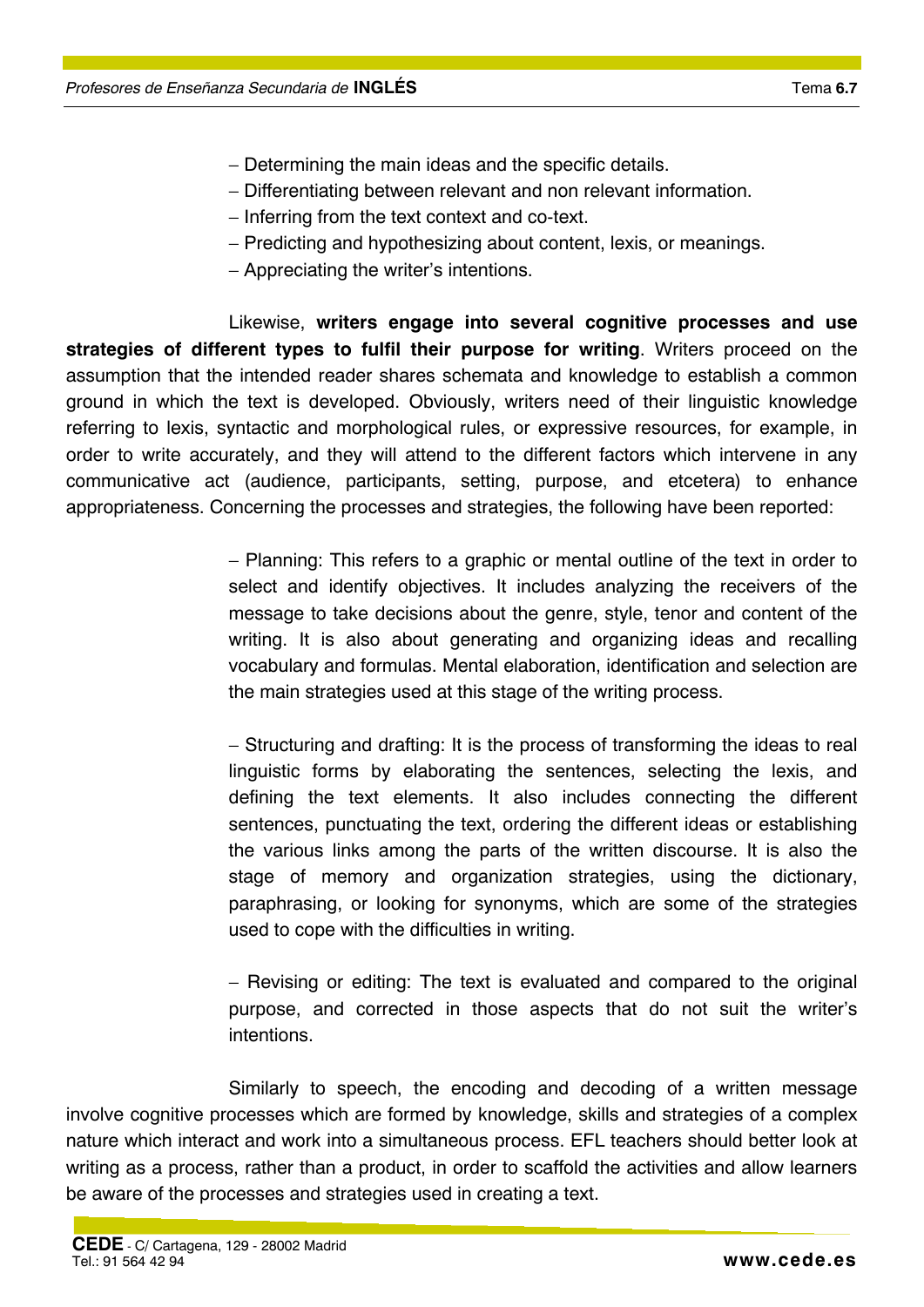# *CHAPTER TWO: TYPES OF WRITTEN TEXTS*

# **1. TYPOLOGIES OF TEXTS**

There are many kinds of texts one usually comes across: novels, short stories, tales or other literary texts and passages; plays; poems, limericks and nursery rhymes; letters, postcards, telegrams, and notes; newspapers and magazines; specialized articles, reports, reviews, business letters, summaries, accounts and pamphlets; handbooks, essays, textbooks and guidebooks; recipes; advertisements, travel brochures, and catalogues; puzzles, problems and rules for games; instructions, directions, graffiti, menus, price lists and tickets; comic strips, cartoons, legends, statistics, diagrams, telephone directories, and so on so forth.

In addition, some texts are mainly intended to be read "alone" like personal letters or novels; others are designed to be read aloud to others (the news bulletin on the radio, or a lecture to a group of students); and still others will be read by the own writer (memos and notes, for example). As we can see from the above mentioned examples, there are many types of written texts we can either read or write. It is for that reason that different disciplines, with different criteria and intentions and at different times, have engaged themselves in the study and classification of text into types. It is agreed that a discussion of genres is a discussion of classificatory activity.

According to Bhatia (2004), genre analysis at present has been the result of systemic development of discourse analysis. The author looks at genre analysis as a four space model:

- − Language as text.
- − Language as genre.
- − Language as professional practice.
- − Language as social practice.

Nowadays, most corpus-based studies rely on the notion of genre or the related concepts register, text type, domain, style, sublanguage, textual patterning, and so forth in an implicit or explicit way. There is much confusion surrounding these terms and their usage, as D. Lee remarks, and yet generic categorization has become of the greatest importance, especially for computational linguistics which attempts to analyze, describe and research on different types of texts in the field of linguistic corpuses, natural language processing and engineering.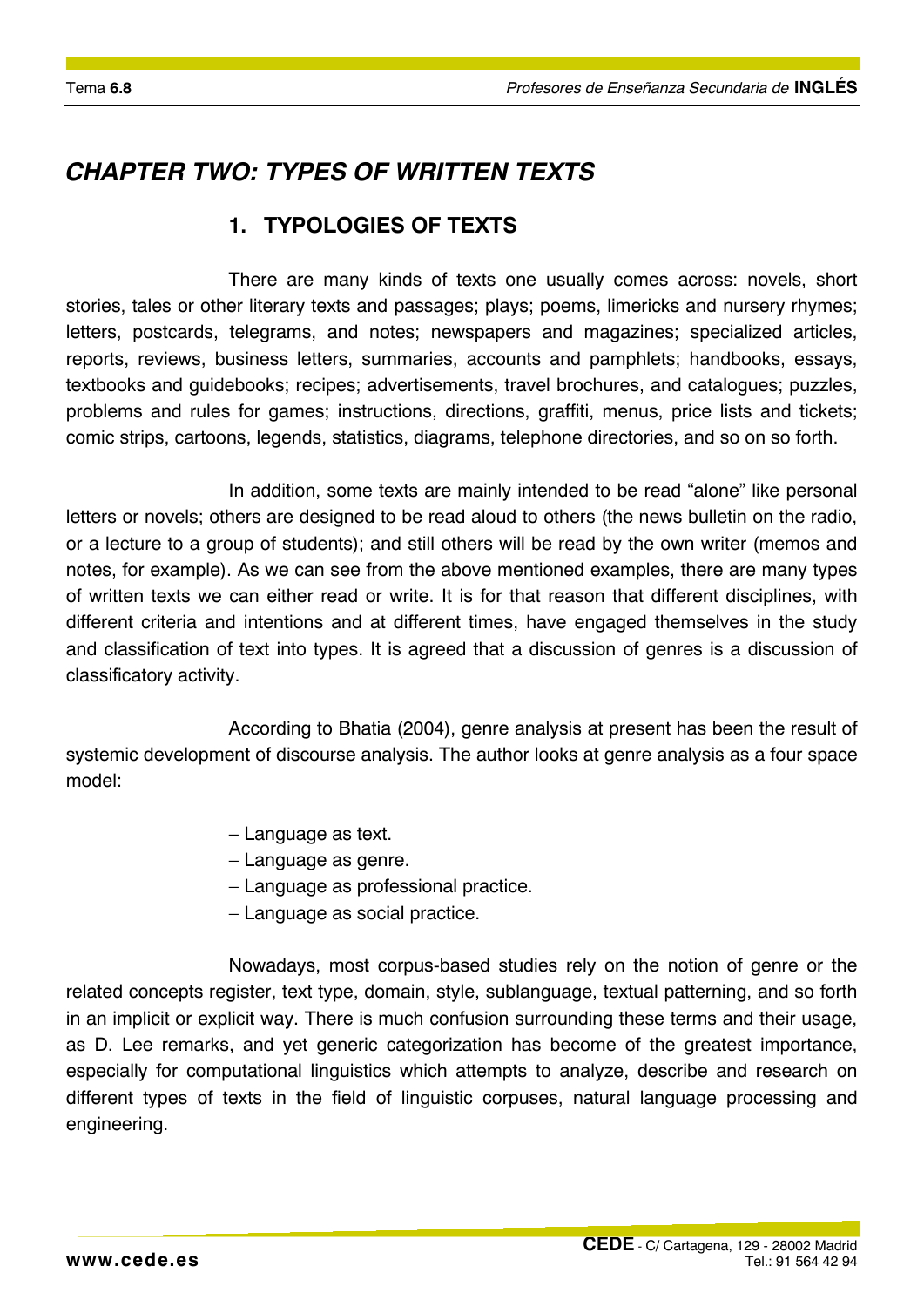Literature and rhetoric, for example, use the term "genre" and base their appreciations in formal criteria and context. Yet some linguistic trends are more interested in the internal structure of texts and texts as products of language; others take the communicative situation in which texts are produced as their starting point and base their analyses on the process of production.

Nonetheless, **the term** *genre* may be understood as a category assigned on the basis of external criteria like purpose or topic, rather than on linguistic, internal or form criteria. Genre is commonly regarded as a conventional and cultural recognised grouping of texts (Biber). Following D. Lee, it seems that the term "*genre* is used when we view the text as a member of a category: a culturally recognised artefact, a grouping of texts according to some conventionally recognised criteria, a grouping according to purposive goals, culturally defined. Genres are categories established by consensus within a culture... *Genres* include both literary and non-literary *text varieties*, for example, short stories, novels, sonnets, informational reports, proposals, and technical manual" (D. Lee, 2001).

Having discussed shortly about the confusion around the use of the terms text-types and genre, the objective of this paragraph will turn to some of the **cognitive aspects related to genres**. It may be agreed that the different genres are schema-like global structures −called superstructures by van Dijk, for example. These superstructures define the **global form** of the text. This global form is defined in terms of schematic categories, such as narrative structures of a story, or argumentation structures in a lecture. Thus, structures organise the text and have a global nature. Therefore, in order to know that a text is a story, for example, the reader will try to map the information into a superstructure schema of a narrative. It is worth signalling here again that these superstructures −genres− are culturally defined, and form a part of our knowledge of the world. Consequently, learners exposed to new or different genres in the foreign language would need, not only to identify the text genre or type, but also to appreciate the differences and similarities with those in their L1.

# **2. GENRE AS A SOCIAL PROCESS**

Looking at the text as communication, it is revealed that the purpose of the writing, the intended audience, and the topic together influence the choice of genre. Thus, any genre is also a social process that has a purpose and a structure and the different genres are the product of a culture.

Texts are structured in different ways to achieve their purposes. The purpose of the writing influences the overall structure of texts. For example, if the goal of the writer is to explain how to cook a Christmas pudding, the writing will be structured into a kind of instructive text −expository genre. The writers' choices about the way they organise the text and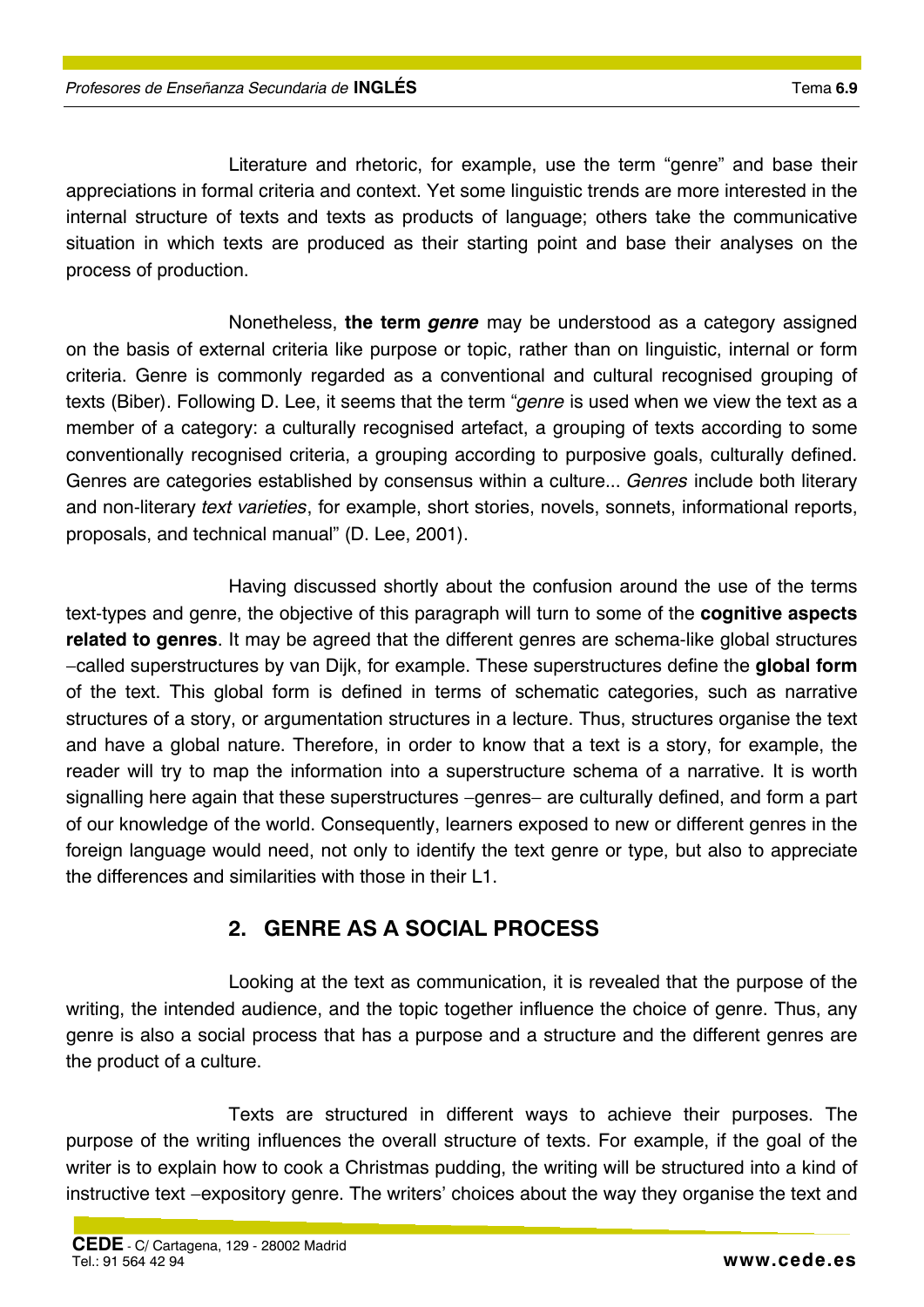develop the topic influence how the message is read by the reader, and consequently, the reader would predict and anticipate the different structures in the texts, depending on the writers' intentions.

The writer will also choose those particular lexis and grammatical structures that best fulfil his/her communicative intention attending to the situation and specific writing context in which the text is to be used; mainly the intended reader. Thus, if the purpose determines the genre and organization of the text, the writer's choices relating to language patterns and vocabulary will show the style and register.

As we examined above, the existence of several different approaches to the study of text types hinders the possibility of a single classification of universal character. Nevertheless, as it is a most operative device in teaching, a limited classification of texts into several types can be provided, bearing in mind that the recognition of a text as belonging to a larger form of discourse is also a component of texture, "the property of being a text". The classification of texts we are going to provide is based on the writer's communicative intention or purpose.

#### **2.1. ARGUMENTATIVE TEXTS**

The writer's **purpose** is to take a position on some issue and justify it; an argumentation is often aimed at conviction. In order to get this main goal, the writer will support the ideas in a logical sequence, and he/she will use all the necessary strategies to change or modify the reader's beliefs on a topic.

Argumentative texts generally deal with problems and controversial ideas. Reasons for or against some topic are put forward. The ultimate aim is always to win the reader round to the author's side. But the basis of any argumentative text form has to be provided by expository passages, by the explanation of facts, concepts, developments or processes.

There are several varieties or **types** of argumentative texts, mainly: those which plead a case, those which are aimed to sell goods and services, and those that put forward an argument. An example of the first type would be a letter to the local council about current issues like the lack of pre-school facilities in the area. The second type is clearly related to advertisement and marketing, whereas an example of the third type could be a newspaper article against the closing of nuclear power stations.

Most typical argumentations take the following **structure**: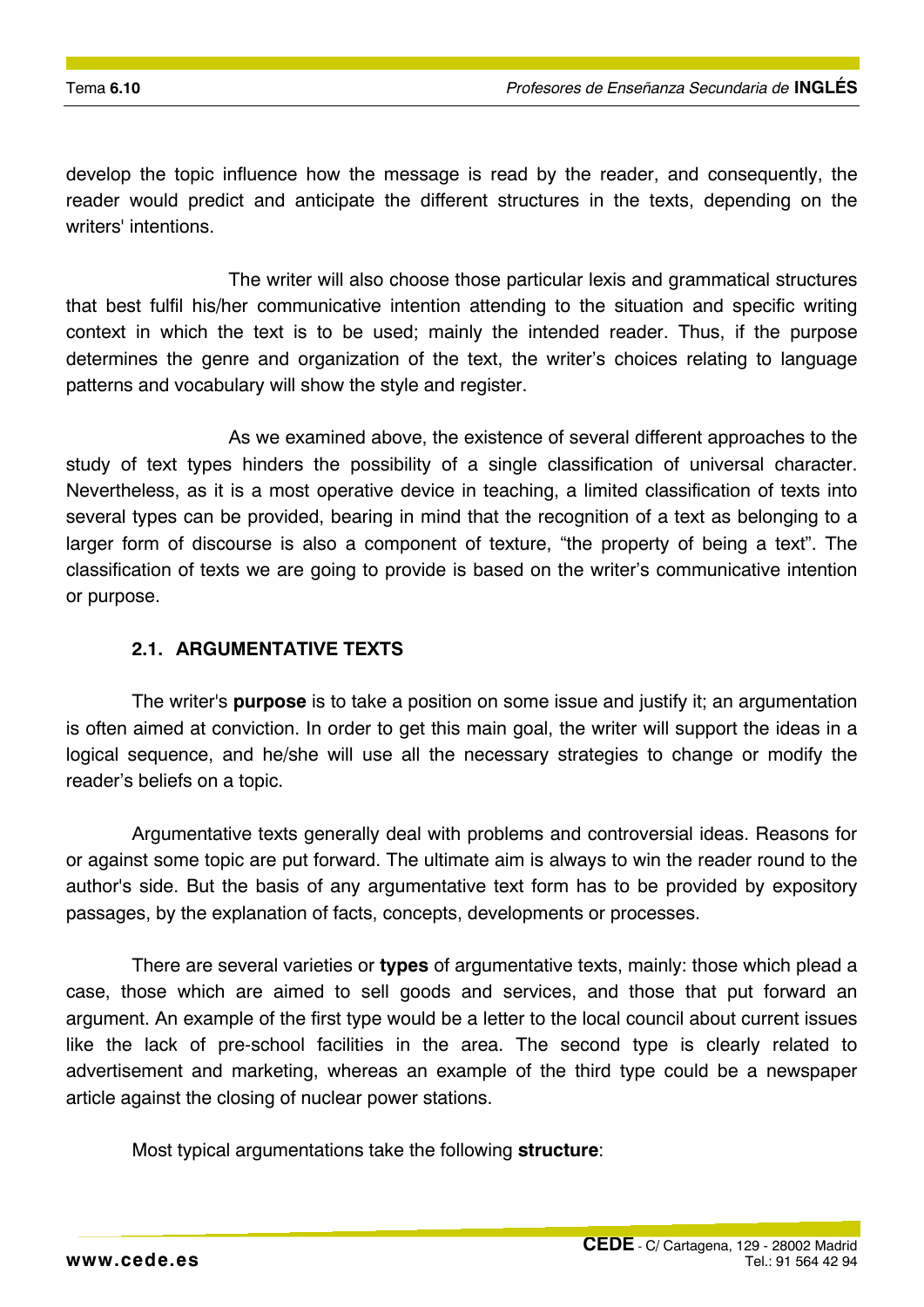− A statement of position at the beginning of the text. It may be the writer's point of view, or the opposite to argue by contrast.

− A logical sequence of points providing enough evidence, which is trustworthy, verifiable or by appealing to authority. Depending on the topic, authors sometimes use cause and effect arguments to support their ideas.

− A summing up or stating again the position at the end.

There are two basic types of reasoning processes followed in this type of texts: deduction and induction. Deduction begins with a general principle or premise and draws a specific conclusion from it. Induction supports a general conclusion by examining specific facts or cases.

If we look at the internal characteristics of the argumentative texts, that is, to their **language features**, it is found that most argumentations are written in the timeless simple present tense, and the passive voice is used to help structure the text. It is not uncommon to find rhetorical questions and some emotive language, which is intended to persuade and appeal to the reader's feelings. Verbs which express opinion and strong effective adjectives are also used, in addition to the deliberate repetition of words, phrases and concepts. Connectors such as *by contrast, however, yet, still, in any case, so*, and etcetera are linguistic signals of a contrastive text structure.

#### **2.2. DESCRIPTIVE TEXTS**

Description is used in all forms of writing to create a vivid impression of a person, place, object or event. Descriptive texts give the reader a mental image of an object, scene, person, or emotional situation that the writer wants to inform about. They do not usually play a dominant role in a text, but a secondary one. Some dictionary definitions, the setting in a story, clues in crosswords and etcetera are descriptive texts. Since a descriptive text has a photographic quality, it is usually the main instrument of scientists, so most descriptive texts appear in reference books and manuals.

Therefore, the main **purpose** of a description is to involve the readers enough so that they can actually visualize the things being described. A description is used by the writer to develop an aspect of the writing itself, for example to create a particular mood, atmosphere, or describe a place. The writer wants the reader to picture what he/she is describing. Descriptive texts engage the reader's attention, create characters, set a mood or an atmosphere and bring writing to life.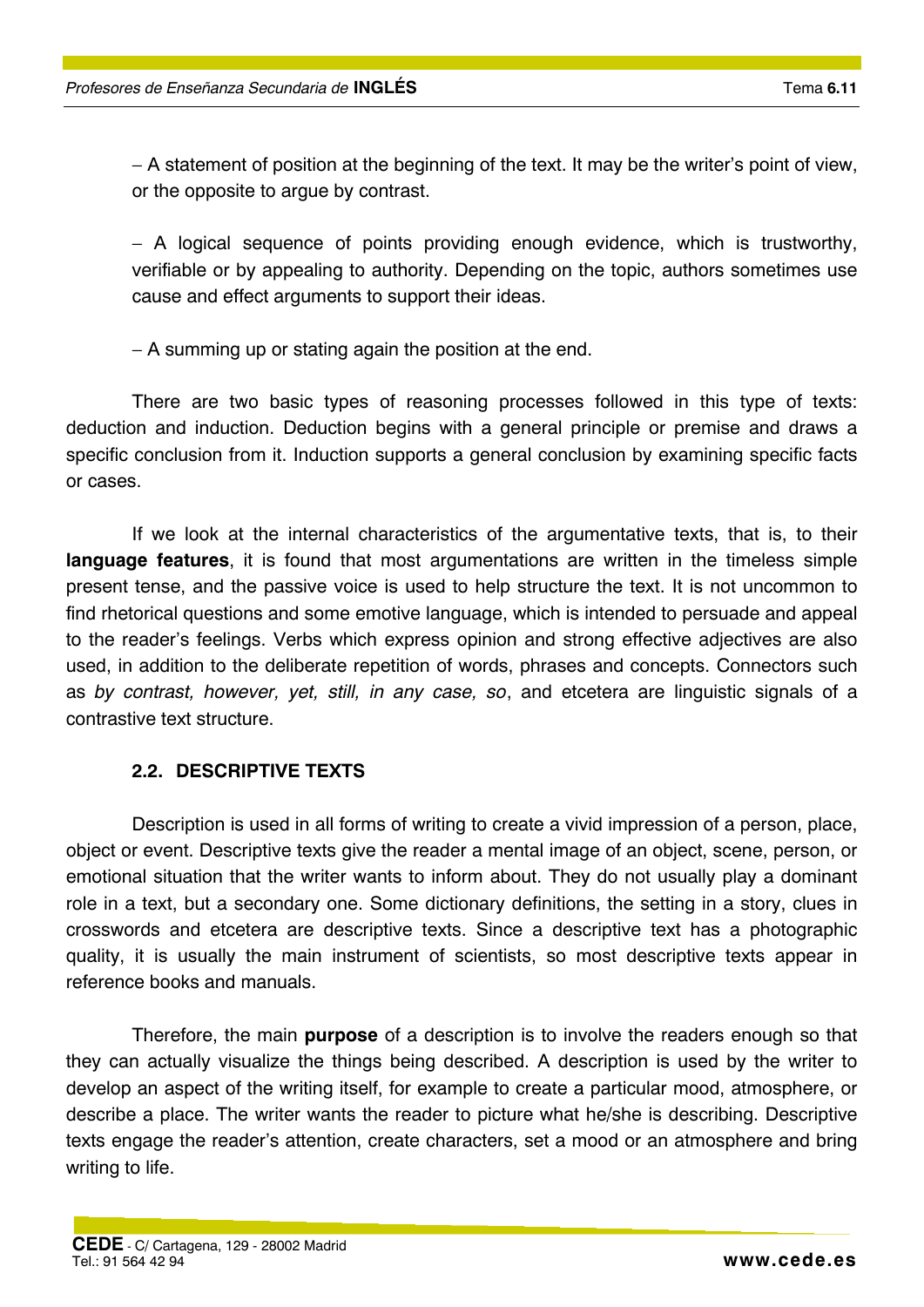There are two main **types** of description: subjective and objective. The essential characteristic that distinguishes the **objective description** is a visual photographic quality. It is the main instrument of the objective observer, who uses concrete and specific words and does not indulge in subtle nuances. This kind of technical description tends to be neutral, exact and impersonal, and because of that, space is a premium −abbreviations and elliptical syntax is very common.

On the other hand, **subjective descriptions** reflect the author's reactions, and give expressions to the writer's feelings or moods. These impressionistic descriptions make wide use of figurative language and connotation of words. The author of a descriptive essay must carefully select details to support the dominant impression. The dominant impression guides the author's selection of detail and is made clear to the reader in the thesis sentence. In other words, the author has the license to omit details which are incongruent with the dominant impression unless the dominant impression is one which points out the discrepancies.

Regarding the **structure** of descriptive texts, successful descriptions quite often are introduced by means of a key word or title. Then, the writer will offer information in what is called the extension. The description will be structured in several paragraphs dealing with the object, person or place being described.

Some of the internal devices or **language features** appreciated in a descriptive text are the following:

− It relies on precisely chosen vocabulary with carefully chosen adjectives and adverbs.

− It is focused and concentrates only on the aspects that add something to the main purpose of the description.

− There is a precise use of adjectives, similes, metaphors to create images/pictures in the mind sensory description - what is heard, seen, smelt, felt, tasted.

− The focus on key details favours the use of powerful verbs and precise nouns. When the description relies on emotion to convey its point, verbs, adverbs, and adjectives convey more to the reader than nouns do.

#### **2.3. EXPOSITORY TEXTS**

The **purpose** of an expository text is to explain, clarify or inform something to the reader. These expositions explain objects and ideas in their interrelations. There are a wide **variety** of written texts which fall into the category of expository: definitions, horoscopes, weather forecasts, travel guides, instructions, essays, scientific treatises, textbooks, newspaper articles, lectures, and so forth. In fact, some scholars include the argumentative texts above as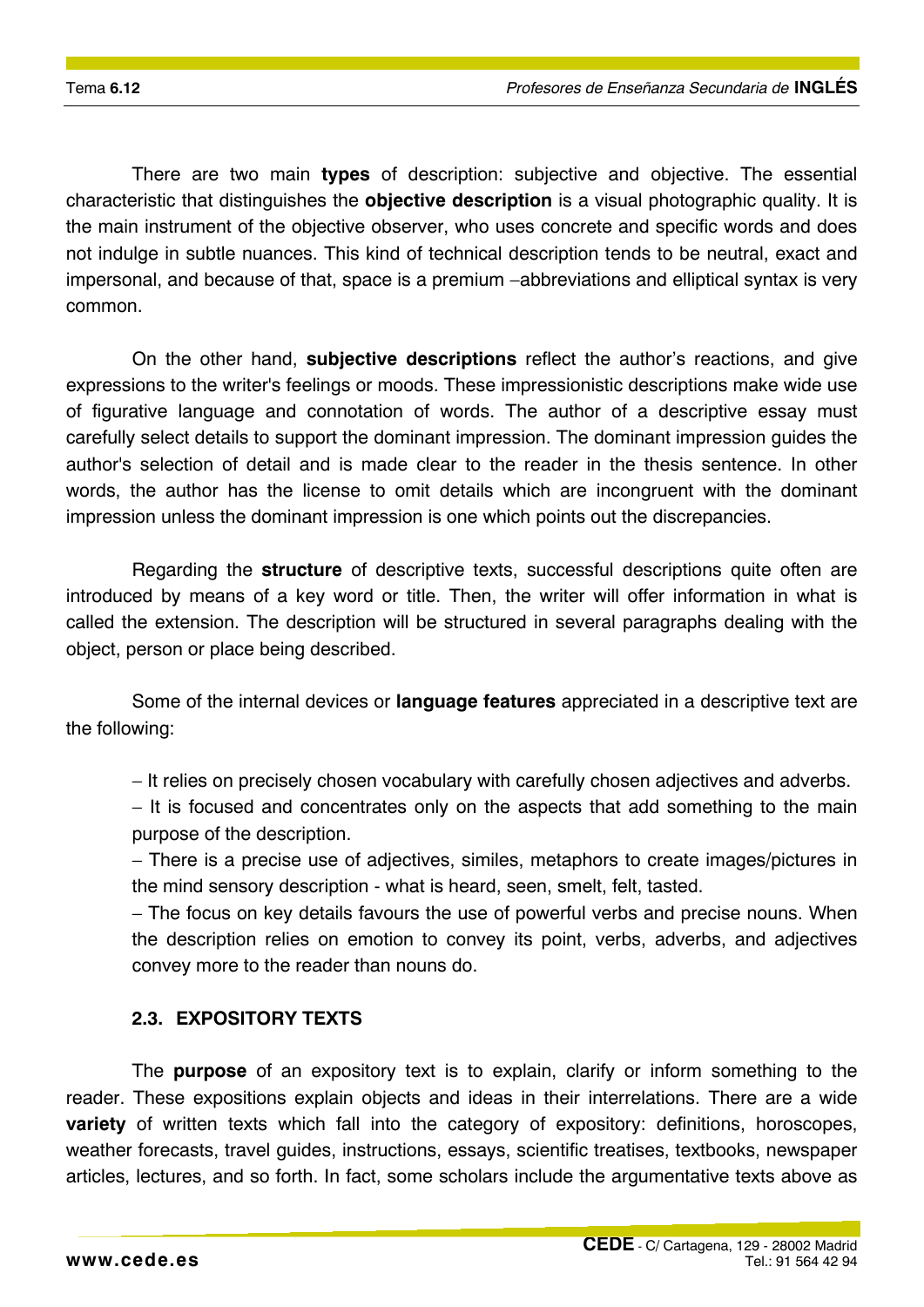a type of exposition. Here they are not classified as belonging to the same group because they appear to have a different communicative purpose: convincing for the argumentation, and explaining in the expository text. Thus, the aim of an expository text is to clarify and provide information, and, therefore, the writer uses resources to widen the reader's knowledge of a topic.

Despite the variety of expository texts, they share a number of characteristics in their basic global textual structure. The **structure** of an expository text is often divided into three parts:

− The introduction is commonly formed by a paragraph which presents the topic to be developed.

− Then is the development of the topic into several paragraphs. Each of these paragraphs functions as a semantic unit which, on the one hand, recovers information presented in the previous one –that is, works as theme–, and on the other hand, offers new information –and works as rheme.

− The third part is the conclusion, which may be a summary of the information, or a conclusion derived from the information provided.

The information provided by expository texts is selected accordingly to the point of view from which the subject is approached, and the knowledge the reader may have about the topic. This shared knowledge plays an important role in the thematic progression of the text –how the information will be provided in the text−, and in the supra-linguistic elements (central and secondary information items, or use of titles, subtitles, and typographical features, for example).

The most interesting **language features** found in expository texts are those related to connectors in order to sequence, add, or relate the information in the text. There are also found clear definitions of terms, and verbs for the identification and explanation of objects and ideas: *to refer to, be defined, to consist of, to contain*, and etcetera.

As it was mentioned above, **procedural texts** are a variety of expository texts. Their specific purpose is to explain the reader how to do or make something. They may tell how something works (instruction/operation manuals); how to do a particular activity (recipes, rules for games...); or they are texts which deal with human behaviour (how to succeed, what to do in case of earthquake...). Each type of procedural text has a format. For example, recipes usually have the information presented in at least two basic groups: ingredients and method. Scientific experiments usually include the purpose of the experiment, equipment, procedure, observations and conclusion.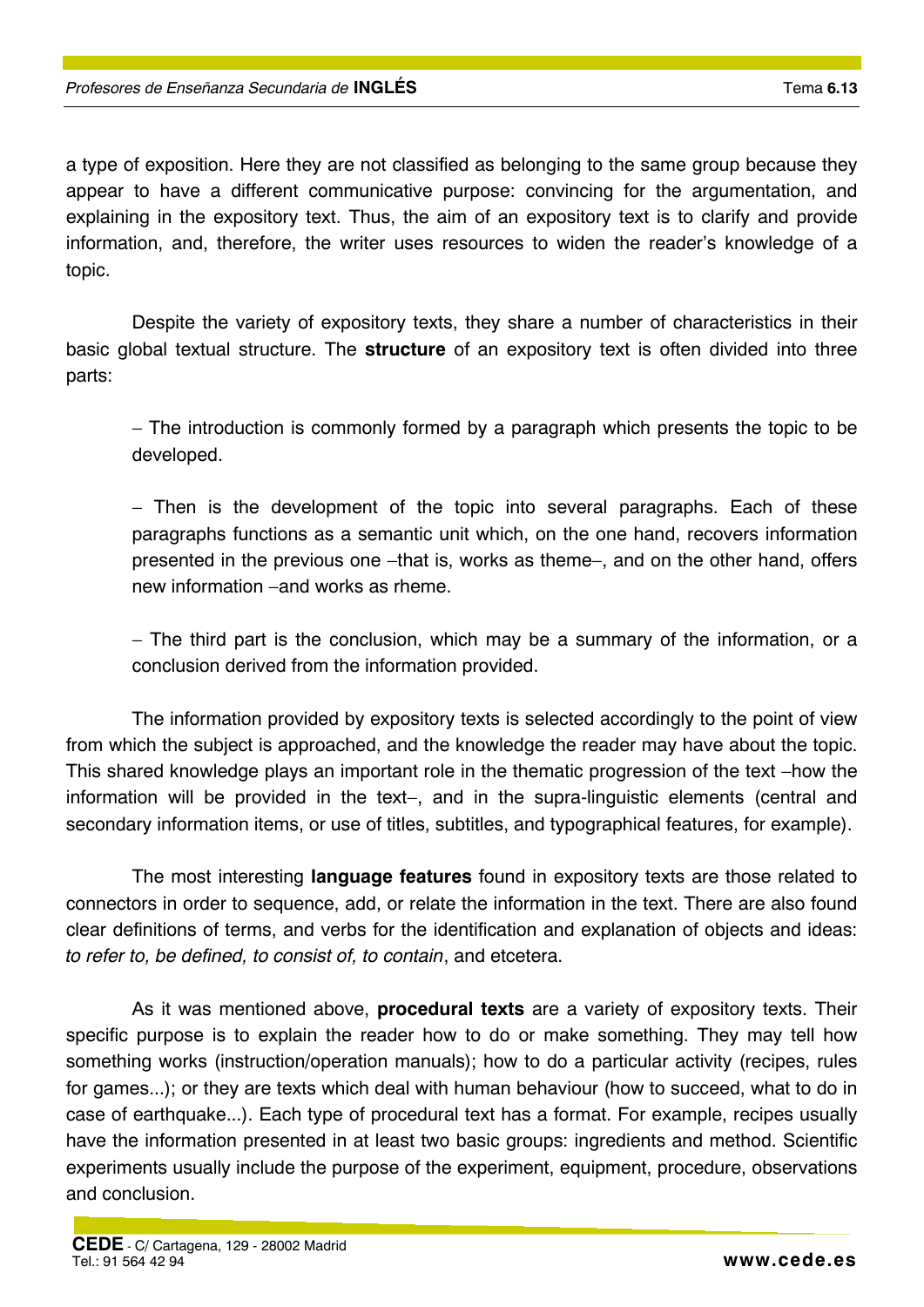The information is presented in a logical sequence of actions which is broken up into small steps. These texts are usually written in the present tense, or in the imperative. The reader is often referred as collective (you, one). There is a great deal of sequence connectors; and detailed information on how, where and when.

#### **2.4. NARRATIVE TEXTS**

A narrative is a rehearsal of an event which might have been real or imaginary. It is the telling of a story, truth or fiction. Narratives are a type of "action discourse", according to van Dijk., who also explains that the writer assumes that the reader does not know the events. In narrations, more than one action takes place, and the sequence of events is causally or rationally connected. As narration is intimately connected with time, the elements in this sort of texts cohere by means of temporal conjunctions. Some scholars consider narratives as a "mixed genre" in which sequences of report, speech, description, and comment can be analyzed; nonetheless, we will consider here narrative texts as a genre which attend to a specific communicative purpose, show a global format or structure, and answer to a culturallyshared schema.

The basic **purpose** of narratives is to entertain, to gain and hold a reader's interest. However, narratives can also be written to teach or inform, to change attitudes or social opinions.

There are many **types** of narratives. They can be imaginary, factual or a combination of both. They may include fairy stories, mysteries, science fiction, romances, horror stories, adventure stories, fables, myths and legends, historical narratives, ballads, anecdotes, personal experience...

The prototypical schemata, or **structure**, for traditional narratives consist of three main parts:

− Orientation or introduction: the characters, setting and time of the story are established – it usually answers who? when? where?

− Complication or problem: The complication usually involves the main character(s), often mirroring the complications in real life. This complication comes from an action or event which is unexpected, surprising or dangerous for the character(s).

− Resolution: There needs to be a resolution of the complication. Resolution is formed by those actions to prevent the necessary unwanted consequences of the complicating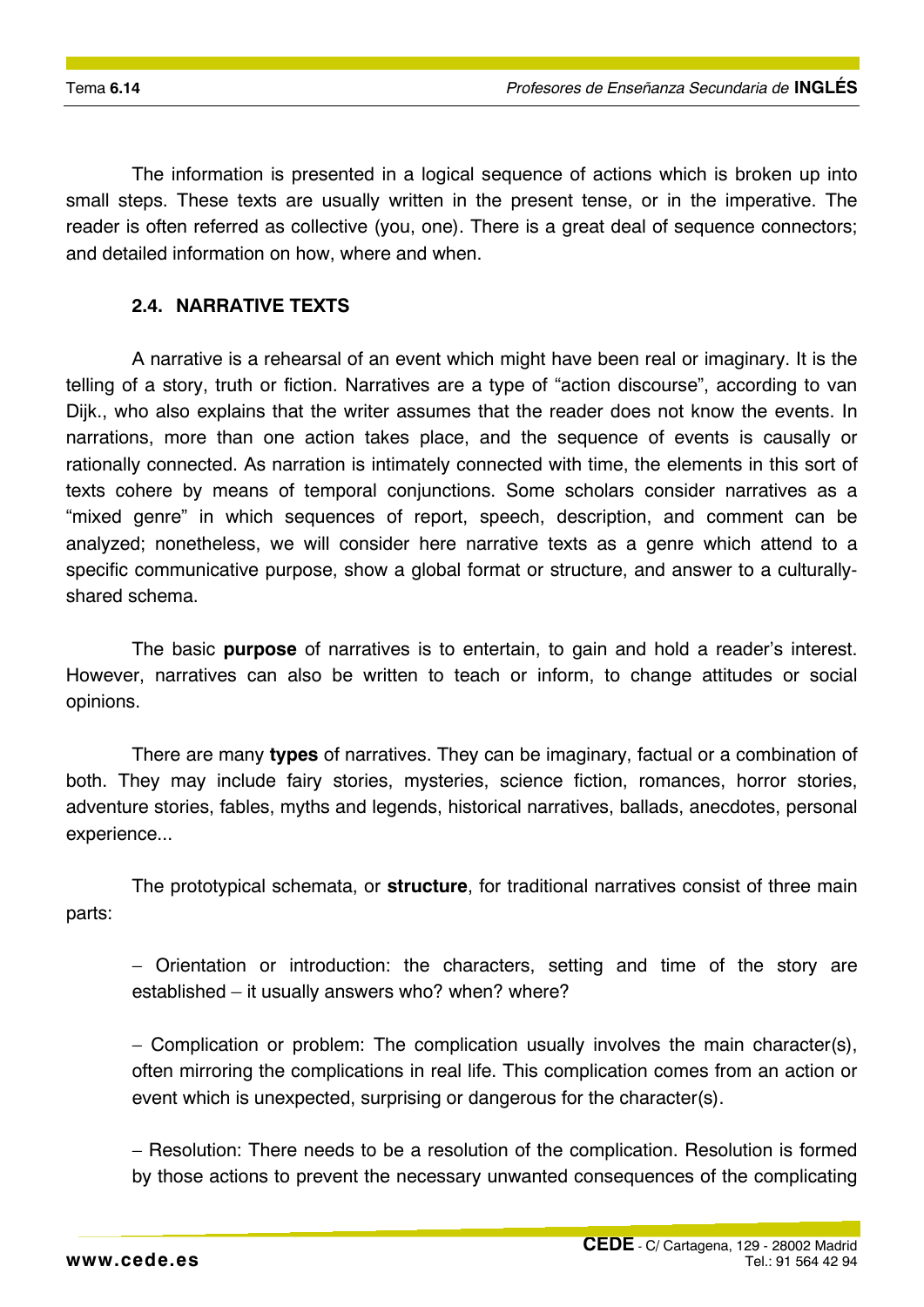event, which may lead to failure or success. Sometimes there is a number of complications that have to be resolved. These add and sustain interest and suspense for the reader. Van Dijk adds a fourth element within this global structure called evaluation. It is about the narrator giving his/her attitude about the events, a "moral" in which the consequences or conclusions are drawn for present and future actions of the audience (readers).

Characters in narratives show defined personalities and identities, and, in addition, dialogues and descriptions form part of the narrative, which may change the story-time, create images in the reader's minds and enhance the story.

Due to the complexity and variety of narratives, only some of the most relevant **language features** will be summarized in the following lines:

− Action verbs provide interest to the writing and so do specific nouns (an *oak* instead of a *tree*).

− Narratives are commonly written in the first person (I, we) or in the third person (omniscient narrator).

− The past tense is preferred, but the story may change to the present, or vice versa.

− There is a large amount of connectives with different functions: linking words to signal time (then, next day...), to move the setting (meanwhile...), and to surprise or create suspense (suddenly...).

− Since description plays a key role in narration, there is a careful use of adjectives and adverbs, in addition to the use of the senses.

− Narrators use a wide range of literary figures to attract the reader's attention and express their messages: similes, metaphors, onomatopoeias, personifications, rhetorical questions, and so forth.

− Sentences are constructed with a variety of beginnings: participles, adverbial phrases, adjectives and etcetera.

− Effective narrations always show a personal voice, that is, the writer reaches and touches the reader somehow; a connection is made between them.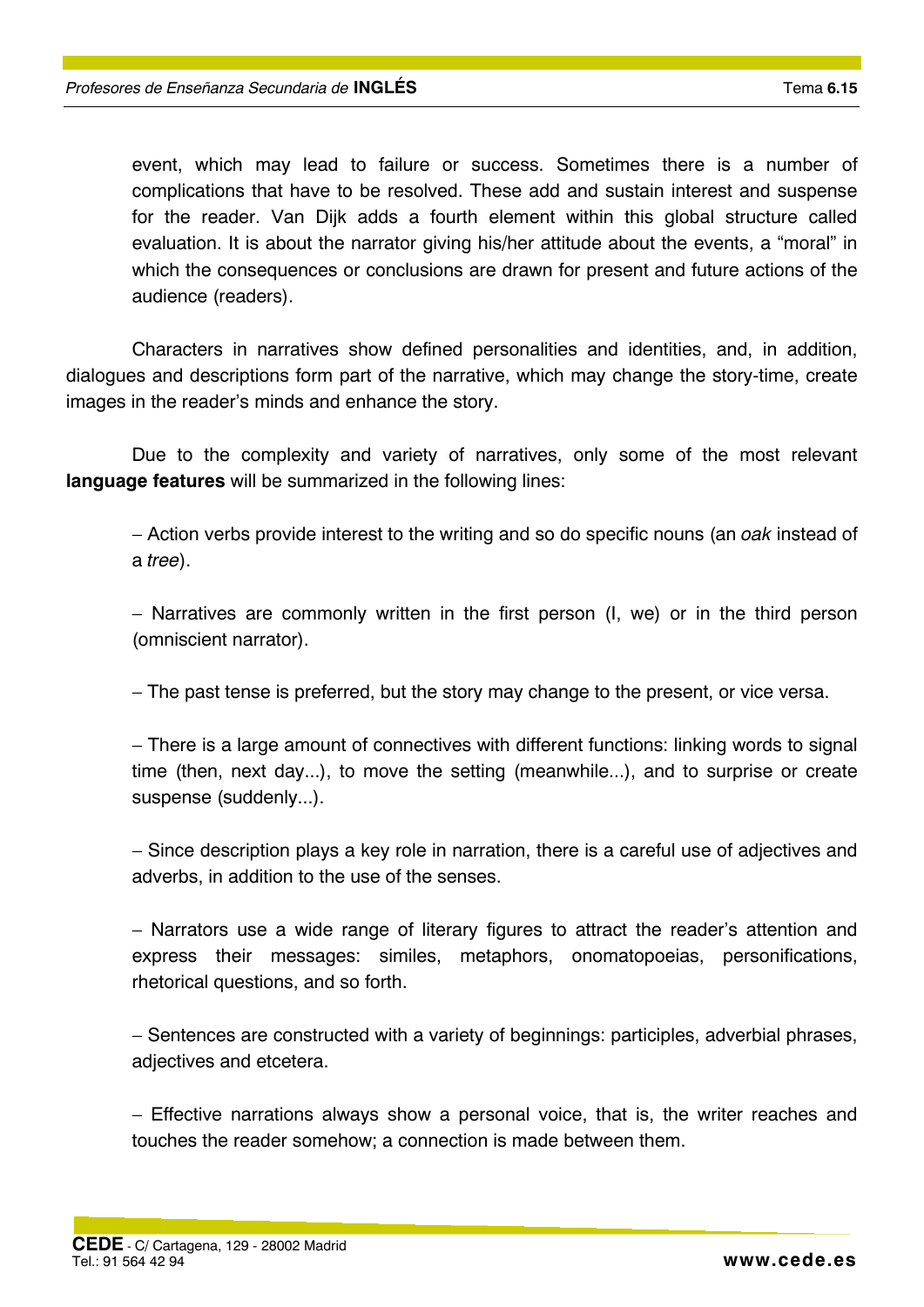# *CHAPTER THREE: STRUCTURE AND FORMAL ELEMENTS OF WRITTEN TEXTS*

The most basic organizational principle of text is that it is **linear** and it unfolds in a linear way. This linearity gives texts a prospective/retrospective duality: besides looking forward, a reader also looks back to what has been given and to what he/she already knows about the text. In addition to this linearity, a text, either oral or written, is formed by the context, its rhetorical structure, and its cohesion, which together give form and meaning to a piece of writing. In the following lines these elements will be briefly analyzed.

### **1. CONTEXT**

No text is created in a vacuum; on the contrary, any text is part of a context. The context involves participants, the communication setting and goal, the pragmatic ground rules, the subject matter knowledge, and most of other components that situate the text event. Following Bloor, at the time of analyzing the context of a text, three main elements can be considered: co-text, context of situation, and context of culture.

**Co-text** constitutes the micro-level. It refers to the surrounding text of a stretch of language, a few words or a whole paragraph. The meaning of a chunk of language is in part dependent on the words and paragraphs around it.

The **context of situation** is made up of all the phenomena which affect the discourse: topic, participants, and etcetera. In the case of a written text, the situation is more complex as the writer often writes for an imagined reader to whom s/he attributes certain knowledge and certain ignorance, but the text is processed only by real readers who may differ considerably from the imagined and may have more or less difficulty understanding the text.

The **context of culture** refers to the complex of various social phenomena involving historical and geographical settings, but also more general aspects like the reader's and writer's education or political orientation, for example. Writers automatically assume that their readers bring a great deal of prior knowledge with them to the text. If a writer overestimates the background knowledge of the reader, there will be some degree of break-down in communication; if the writer under-estimates, the text will be tedious for the reader. Much of the credit for the emphasis on the role of context in language can be attributed to two significant figures in the history of linguistics: Firth and Malinowski.

Both the context of the situation and of culture leads us back to the concepts of knowledge of the world and schemata shown above in this paper. It follows, then,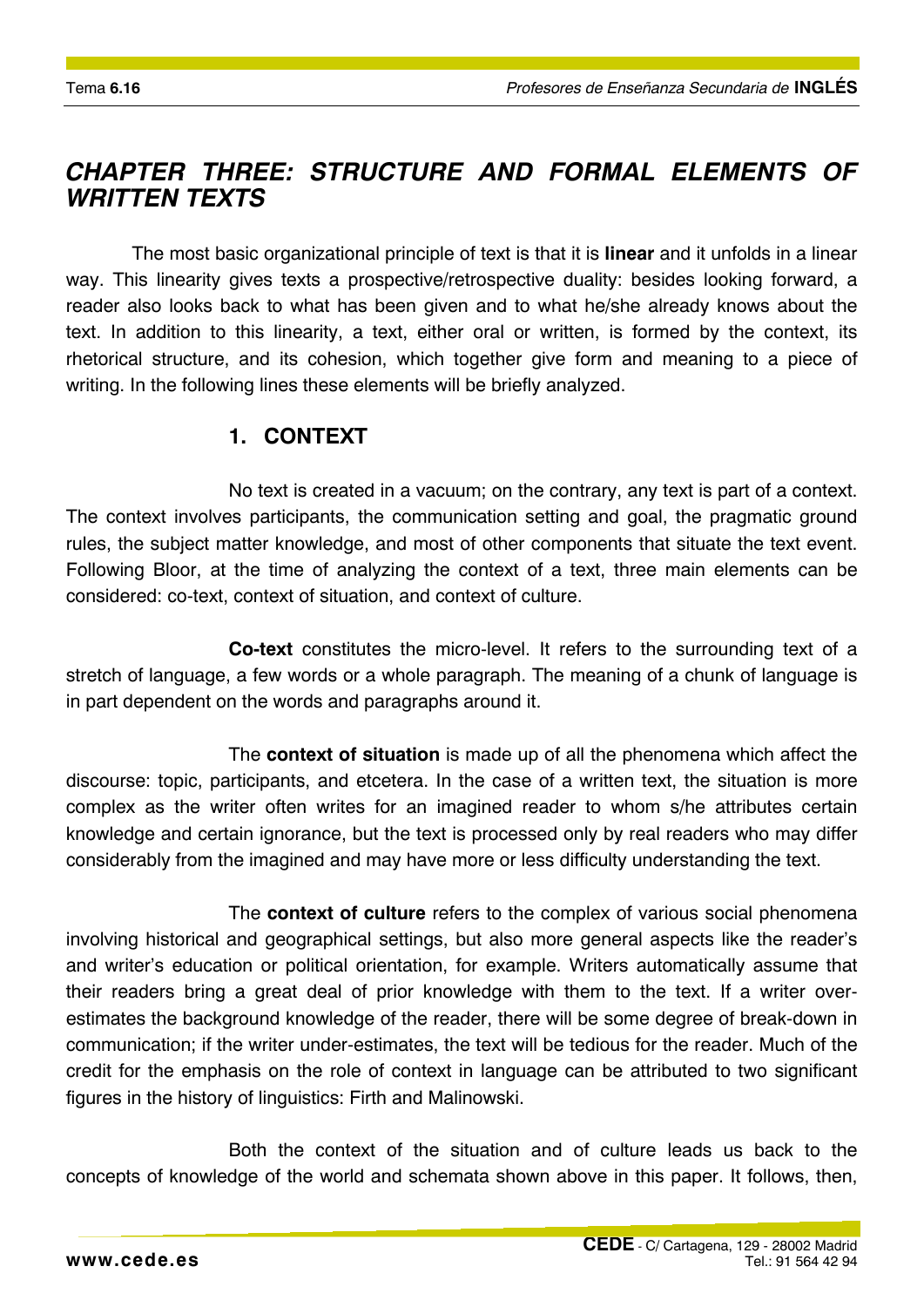that, for a text to fulfil its communicative goal, there must be established a **shared knowledge** between reader and writer on the linguistic, situational and cultural context.

## **2. TEXTURE**

**Texture** is a term introduced by M. Halliday which refers to "the property of being a text" (Halliday & Hassan, 1989: 3). It is about the elements which tie together, structure and give meaning to texts. Texture mainly includes:

− Cohesion.

− The internal structure of the sentences −the organization of the sentence and its parts.

− The macrostructure of the text that establishes it as a text of a particular kind (genre and text-type)<sup>2</sup>.

All these elements, together with the context, impose meaning and structure to individual sentences that go beyond the meaning of sentences in isolation:

> "What creates text is the **textual**, or text-forming, component of the linguistic system. Of which cohesion is one part. The textual component as a whole is the set of resources in a language, whose semantic function is that of expressing relationship to the environment" (Halliday & Hassan, 1989: 299).

The linearity of the written text and its cohesion appear to be the most basic organizational principle of a text. The notion of "**cohesion**" refers to the semantic relations within the elements of a text. In a wider view, cohesion embraces linguistic devices and the assumptions or inferences that both the writer and the reader make. These presuppositions and implications connected to world knowledge are one of the key ways in which coherence is achieved<sup>3</sup>. Halliday, who first introduced the concept of cohesion in his studies of functional grammar, defines it as follows:

> "The concept of cohesion is a semantic one; it refers to the relations of meaning that exist within the text, and that define it as a text"..."Cohesion occurs where the **interpretation** of some element in the discourse is dependent on that of another" (Halliday & Hassan, 1989: 4).

 $\overline{a}$ 

 $2$  The focus of this section will be drawn on cohesive devices since the macrostructure of texts has already been discussed, and the internal structure of the sentence is not the objective of this paper. 3

 $3$  At present, most scholars subsume the term coherence under the one cohesion.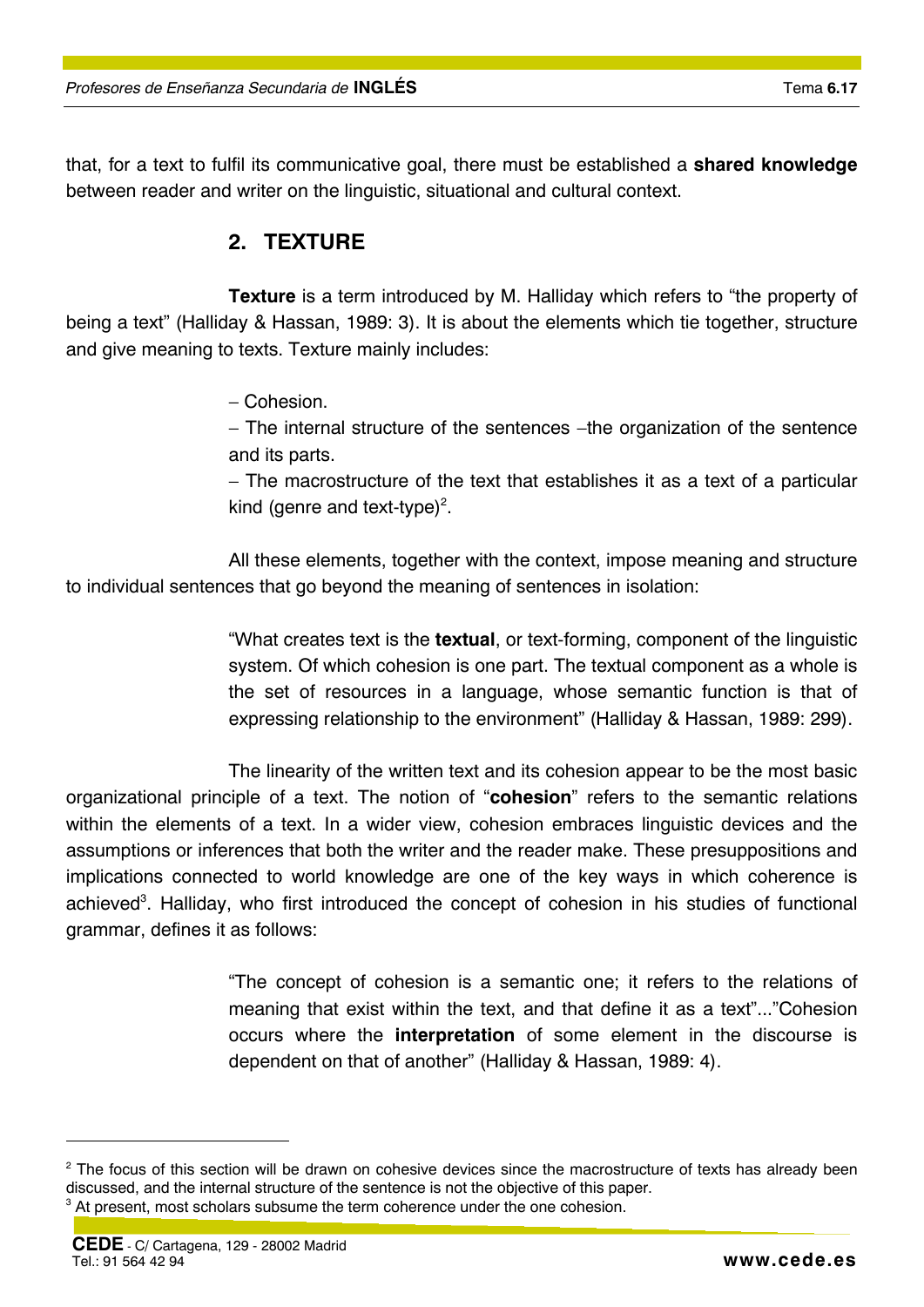The **cohesive devices** that the language system offers have been classified into three main types: semantic, lexical and grammatical. Cohesive grammatical resources involve closed systems −pronouns or demonstratives, for example−, and are related to form. The lexical devices involve an open-ended choice on the writer's part, such as the selection of a synonym, and they are related to reference in Halliday's terms. There is a third type of cohesive devices of a semantic relation and which is in the border-line of the grammar and the lexical ones: conjunctions.

> a) **Grammatical cohesion:** Reference, substitution and ellipsis are cohesive devices which establish relationships related to form.

− **Ellipsis** is the omission of words, groups, and clauses with three classifications: nominal, verbal, and clausal. "*The kid stood up, (he) smiled, and (he) left the room*".

− **Substitution** refers to the replacement of one item by another: "*She liked the blue house, but her husband preferred the white one*". Similarly to ellipsis, the criterion to name the different types of substitution relates to the grammatical function: nominal, verbal, and clausal.

− **Reference** relates to those items which can not be interpreted semantically in their own right but by referring to an element already mentioned in the text (endophoric), or by reference to the context of situation (exophoric). In English there are three types of reference: personal, demonstrative, and comparative.

 Personal reference includes personal pronouns and possessives, which relate to the grammatical category of "person". Words like *me, she, our* or *you* establish a personal reference.

 Demonstrative reference is achieved by means of location, and proximity. Demonstratives (*these*...), some adverbs (*now, here, there, then*...), and the definite article (*the*) form part of this type of reference: "I knew those were not my best words, but I couldn't say anything else then".

 Comparative reference relates by means of identity or similarity with adjectives or adverbs: *similarly, more... than*, and etcetera.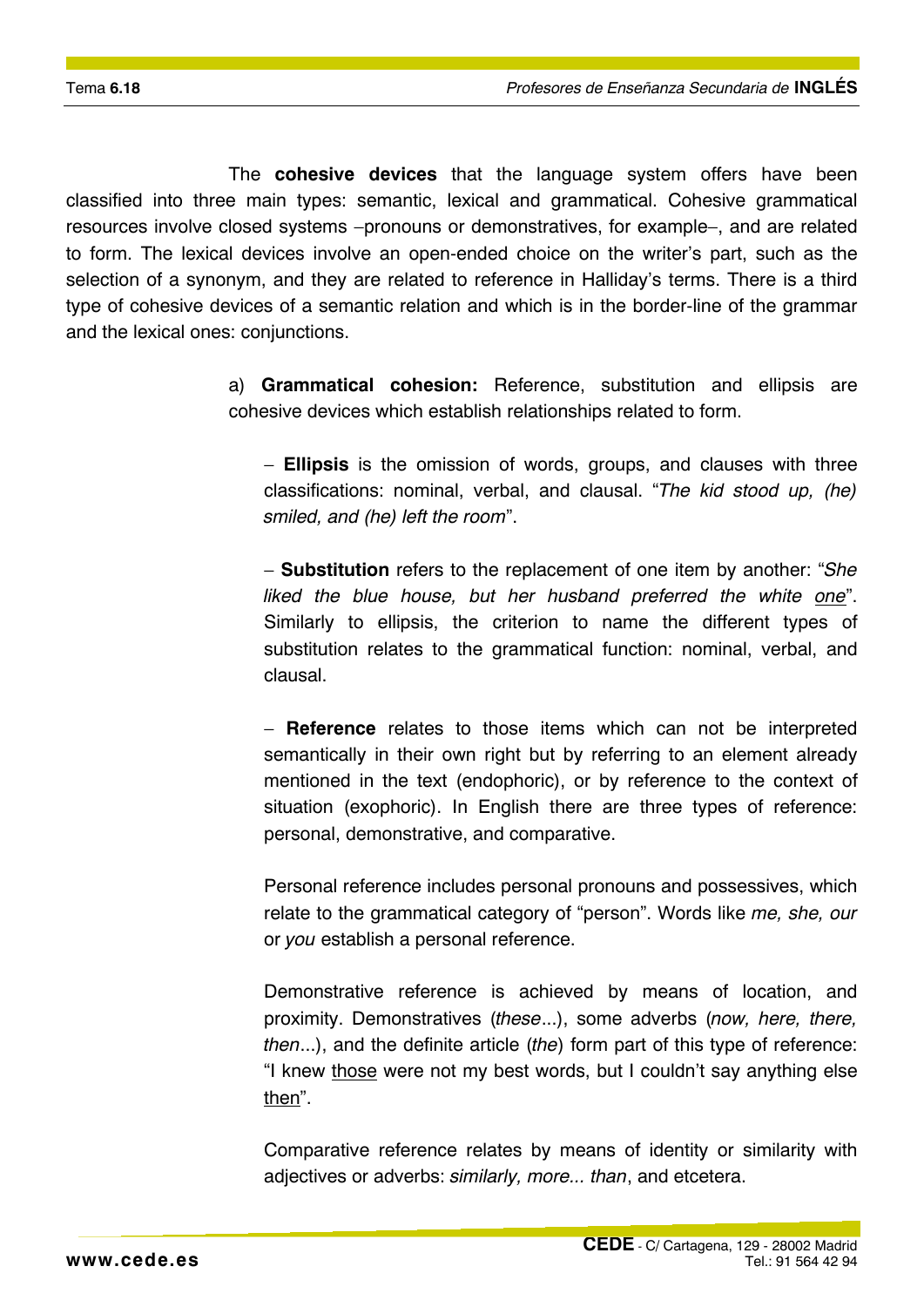b) **Conjunctions** represent semantic links between the elements that form the text; they allow the parts of a text to be connected to one another in meaning. This type of semantic cohesion is achieved by the use of different grammatical categories which include conjunctions themselves (*and, so, or*), some adverbs (*accordingly*), the so-called linkers (*moreover*), and prepositional phrases (*on the contrary, instead of that, because of that*). According to Halliday, conjunctive elements are cohesive but virtue of their specific meanings and they presuppose the presence of other components in the discourse, they can not stand alone, isolated.

Conjunctive cohesion is subdivided into four main categories:

− Additive: there is the addition or further information: *and, and...not, or, besides that, likewise, for instance*...

− Adversative: a new piece of information conflicts or contrasts with what has been said previously, or negates it in some way: *though, but, nevertheless, in fact, rather, at least, in any case*...

− Causal: conjunction shows relation of cause, consequence, result and purpose between the sentences: *because, consequently, for this reason, in consequence, for this purpose*...

− Temporal: sequencing in time is shown: *nest, after that, at the same time, at once, later, next day, some minutes later, meanwhile, until then, finally, eventually, at first... in the end, in short*...

c) **Lexical cohesion** is achieved by the selection of vocabulary, by choosing an item based on the previous choices and establishes relations related to reference. Lexical cohesion, therefore, includes repetitions, synonyms, use of a superordinate, and collocations, for example.

In short, these rhetorical devices allow a text to be organized and coherently developed so that the writing fulfils the author's communicative purpose; and they establish three types of relationships among the discourse elements: grammatical, semantic, and lexical. Any of these resources realize the "textual meta-function", which is especially concerned with the flow of information in a text by analyzing clauses as messages. The understanding and use of cohesive devices is vital for the development of the EFL learners' communicative competence -in oral and written language.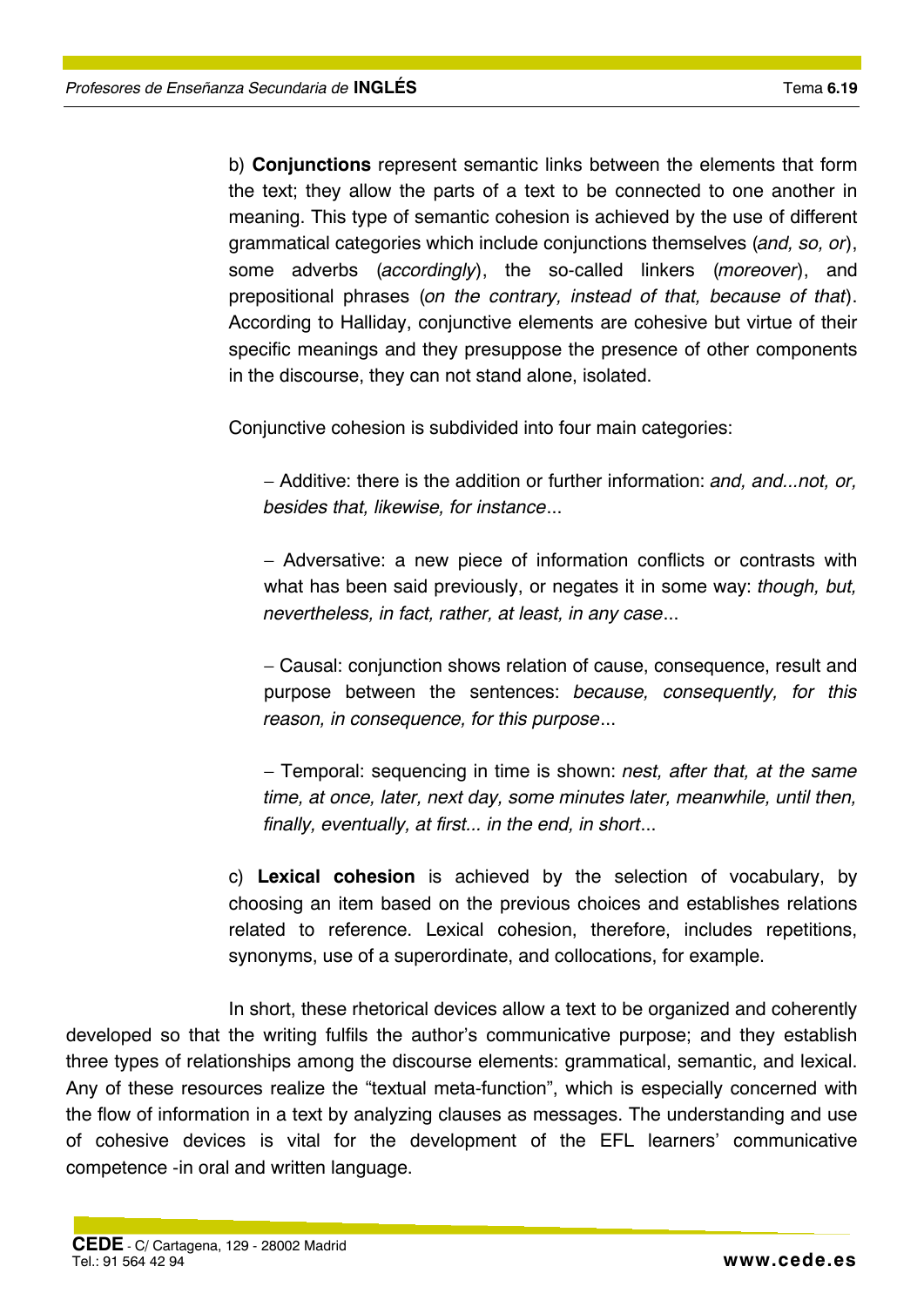## **3. GRAPHOLOGICAL RESOURCES**

Due to the intrinsic features of the written language, graphology resources are of the greatest importance. These include orthography, punctuation, paragraphing, and text layout or format (headings, footnotes, indexes, use of bold letters, and etcetera). They perform the functions that voice quality, intonation, or pauses realize in oral speech.

It may be interesting to notice that **spelling** also forms part of the graphic resources of the language. For example, it is by the writer's deliberate misspelling that the reader may learn about the social status or geographical origin of a character in a novel. Likewise, abnormal spelling is widely used in the world of marketing to catch the reader's attention, or to avoid confusion between a common phrase and a brand name.

The Encyclopedia of the English Language signals the critical role that **punctuation** plays in writing:

> − Grammatical: Its main purpose is to enable stretches of written language to be read coherently, by displaying their grammatical structure by the use of sentence-ending periods, clause-dividing commas, and paragraphs. Among the punctuation marks which separate grammatical structures are periods, semi-colons, colons, commas, round brackets, dashes, inverted commas, hyphens, or spaces.

> − Prosody: Punctuation gives readers clues about prosody elements through features as question marks, exclamation marks, and brackets, for example. They represent the intonation and emphasis of the spoken discourse.

> − Semantics: Punctuation is also used to highlight semantic units or contrasts present in the text but which are not directly related to the grammatical structure, for example by using colons or semi-colons. In addition, question and exclamation marks also answer to a semantic intention. On the other hand, scare quotes are sometimes used to convey a different meaning to the actual word: "... *and that was his birthday "dinner": an overripe apple*". And also have a semantic function the use of capital letters to draw attention to a very important word, for example. There are also some symbols which express a meaning in their own right such as:  $\omega$ , &, \$.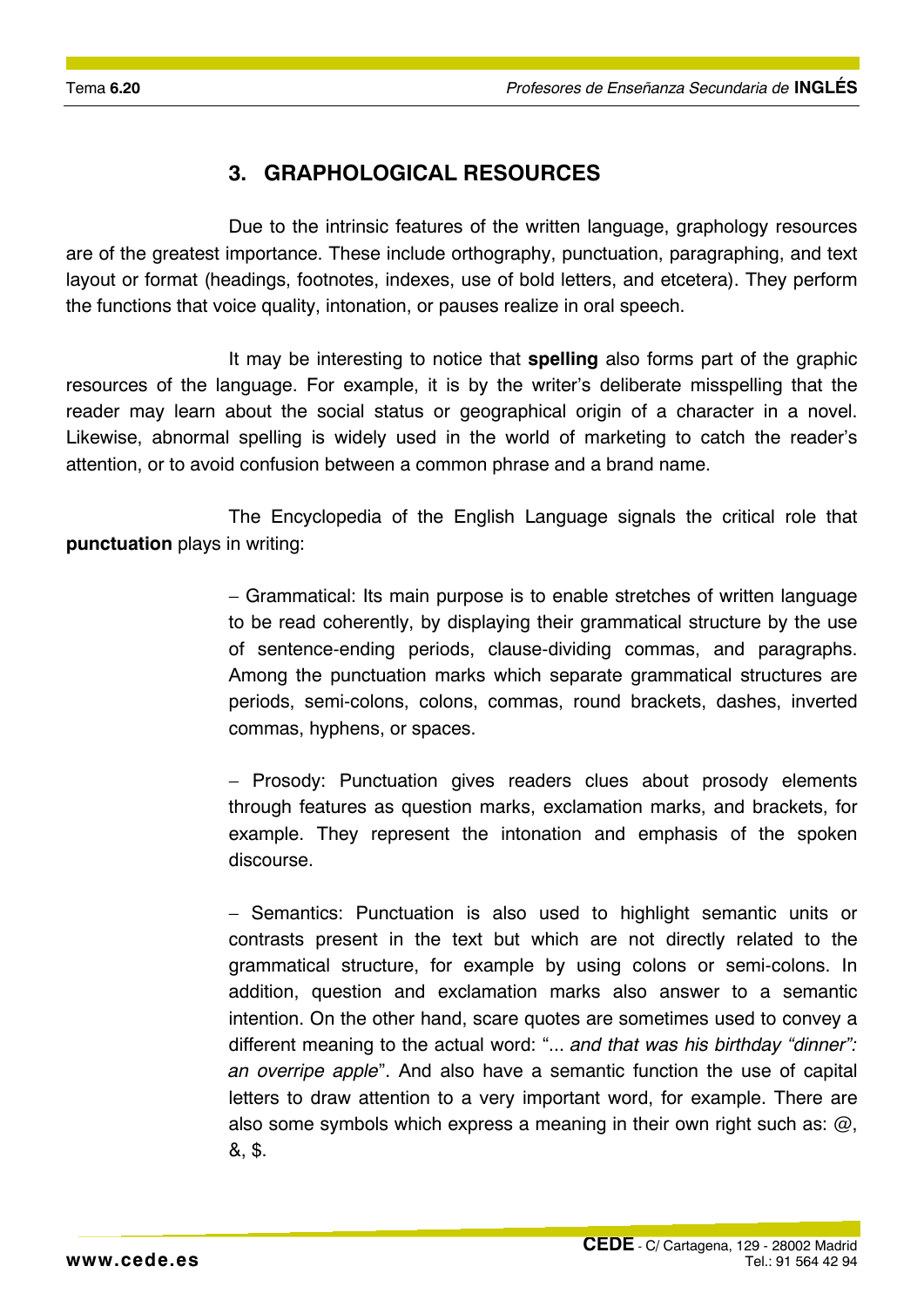**Other graphic resources** like titles, headings or indexes, for example, are mainly used to help writer and reader visualize the organization of the flow of information. On the other hand, a footnote is usually aimed to clarify and/or extend the writer's message; and it may cover a presupposed lack of reader's background knowledge in the case of translator's notes.

It goes without saying, therefore, that these graphic devices play a **communicative role**, and their choice responds to the sense of a text. EFL learners need to understand and use these devices in order to interpret and produce written texts in a correct and appropriate way.

# *CHAPTER FOUR: RULES GOVERNING WRITTEN TEXTS*

As it can be inferred from this paper up to here, the rules that govern written texts are directly affected by their purpose (genre) and their situation. The genre determines the structure of the text, whereas the style and register determine the language patterns and vocabulary used within the text. Once again, the terms register and *style* have been used in different ways by scholars and they have become confusing. Following D. Lee, **style** would refer to the individual's use of the language, whereas **register** would characterize the appropriateness of a text to the specific communicative situation (formal/ informal), or specific topic (religious, scientific, legal...).

Being texts acts of communication through the written language, all the communication elements will be interconnected and affected by each other: the writing situation, the purpose of the writing, the likely audience (one way/ interactive/ remote), the writer's own goals, the topic, the writer's knowledge of the issue... Each and all these elements will determine the form and meaning of a text. If we had to evaluate the characteristics of a written text, the following items would have to be analyzed according to the writing context:

- − Correction.
- − Cohesion and coherence.
- − Appropriateness.
- − Style.
- − Presentation and layout.

In short, the properties of a written discourse will be determined by:

− The context of use: culture, historical period, social situation, intended reader, and etcetera.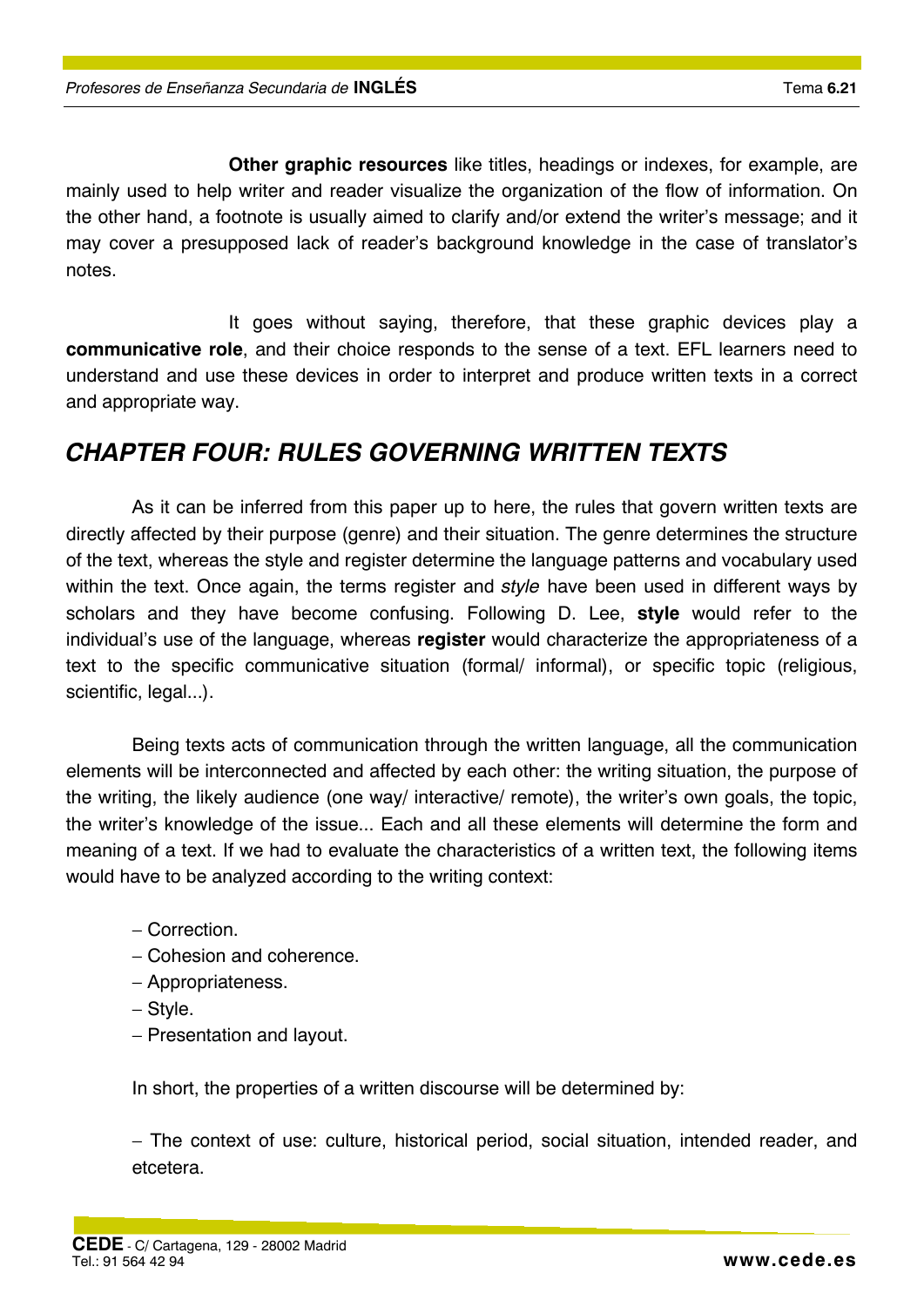− The grammatical structure: register, syntax, semantic connections, coherence relations, themes, and so forth.

- − Other discourse structures like the superstructures (genre), and stylistic resources.
- − The interactional properties.
- − The presentation structures.

Once we have analyzed, though briefly, the main resources of the written language, the structure, rules and elements that constitute a text, and the different classification of the written discourse, this chapter will mainly focus on the characteristics of the written language.

### **1. CHARACTERISTICS OF THE WRITTEN LANGUAGE**

Characterising the written language means to attend to mode −channel, medium, code, or means for some scholars. Oral and written modes most often function as independent methods of communication.

The characteristics of the oral and the written language are mainly determined by the obvious distinction in **physical form**: oral speech uses the "phonic substance" whereas writing uses the "graphic substance".

According to Chafe (1985), writing is a slow, deliberate, editable process, whereas speaking is done on the fly. This leads to the integrated quality of the written language, as opposed to the fragmentary quality of the spoken discourse. In addition, writing is a lonely activity but speaking typically takes place in an environment of social interaction; this causes written language to have a detached quality - **integration versus involvement**.

Written language is **secondary** to spoken language historically. It is not only that it appeared later in the time, but also that literacy is not universal. In fact, not all the languages have a written representation; secondly, not all the speakers of a language may have access to the written code as they may be illiterate; and, thirdly, using correctly all the different registers and genres of the written language implies an extremely complete education, which is restricted to a few persons (for example, legal documents or novels). In addition, most humans spend more time speaking than writing. Moreover, the written language was founded on the resources of the spoken system, although it has developed certain expanded possibilities.

In comparison to the oral language, writing is produced very **slowly** due to two reasons. First, there is not choice because of the mechanical constraints of the writing itself. Secondly, writing is not constrained by temporal limits or informational capacity; we may want to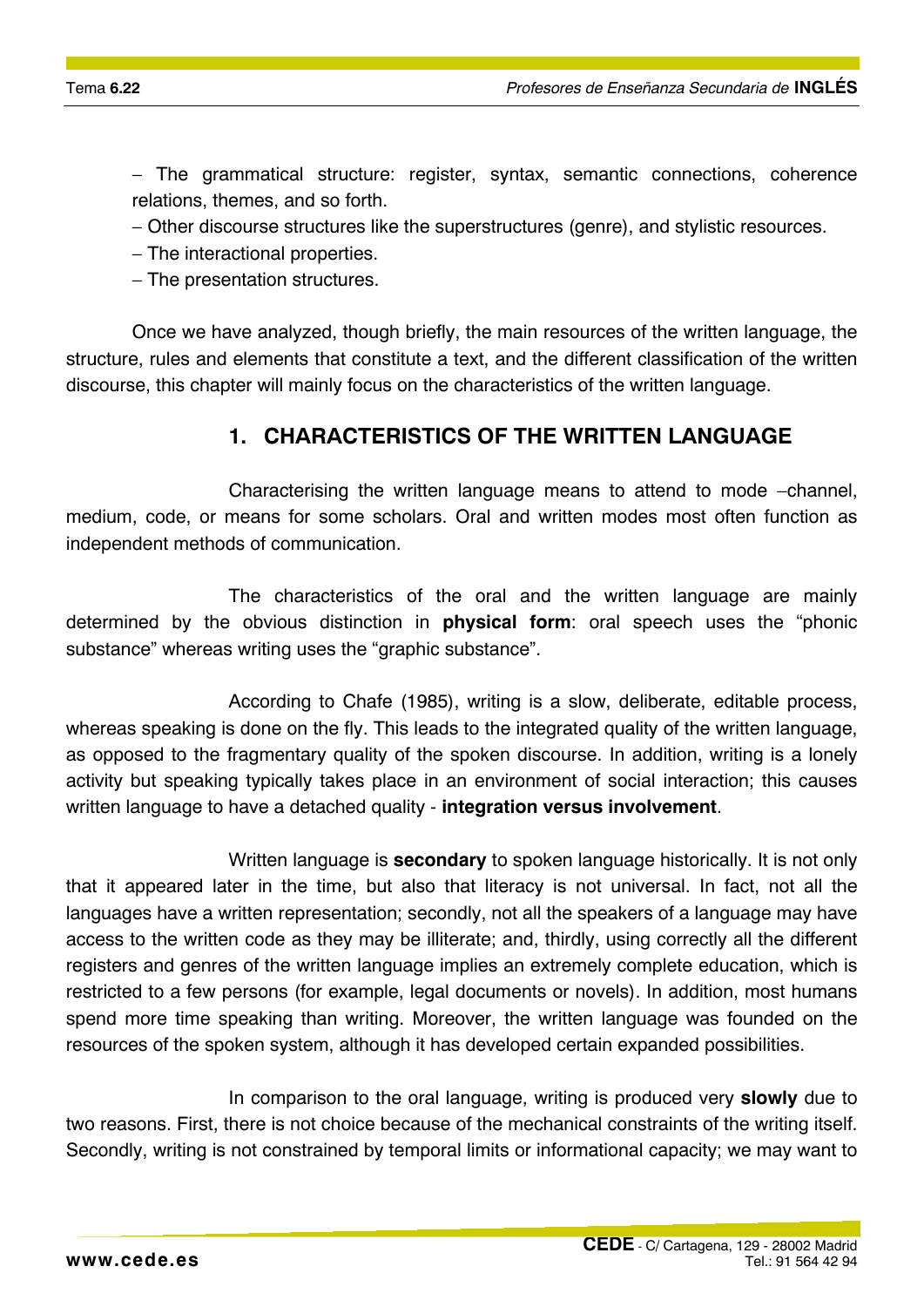be slower because we can have time to deliberate organization and selection of the linguistic resources.

Writing is **static, permanent and space-bound**. The commonest writing situation is that of a writer distant from the reader, who is often unknown. Therefore, writers must anticipate, on the one hand, the effects of time-lag between production and reception of the message; and on the other, the problems posed by the interpretation of the writing by different readers and settings. As Byrne points out, "Although we may try to anticipate reactions and build them into the text, we have to sustain the whole process of communication on our own to try to stay in contact with our reader **through words alone**" (Byrne, 1979: 2). Since written language can be permanent, then it is more conservative to change rapidly. This can be shown in vocabulary and syntax. For example, data analysis shows that spoken language prefers words like *stuff, scary*, or *to show*, whereas written language chooses *material, frightening and display*, respectively.

Since the process of writing is not usually constrained by time, it promotes the development of **careful** organization and compact expression, with complex sentence structure. In addition, the writer can re-read and check the piece of writing to ensure the linguistic options and the message itself. Therefore, errors and inadequacies can be eliminated because writing generally hides its process of creation and shows us the polished **product**. In addition, writers have more time to find the right word and they seldom need to hedge their choices (so circling expressions such as *a sort, or kind of* are not so common in the written language). This turns into **precision**.

The lack of visual contact with the reader means that there is not immediate feedback: **graphological and linguistic resources** will, somehow, fulfil the functions of the paralinguistic elements. All this is revealed in written texts being **explicit** with avoidance of deictic expressions, for example, which are likely to be ambiguous.

As Chafe writes, it is interesting to notice that a reader can scan a larger chunk of language than a listener at the same time - eleven words per written idea-unit, and about seven for spoken. The consequence is that written language tends to be significantly longer and more complex; it has **longer idea-units** and places them in various relations of dependence.

As it was mentioned above, some constructions are characteristic of the written language. Many of those are **devices** to expand the size and complexity of idea-units, among which the following may be considered: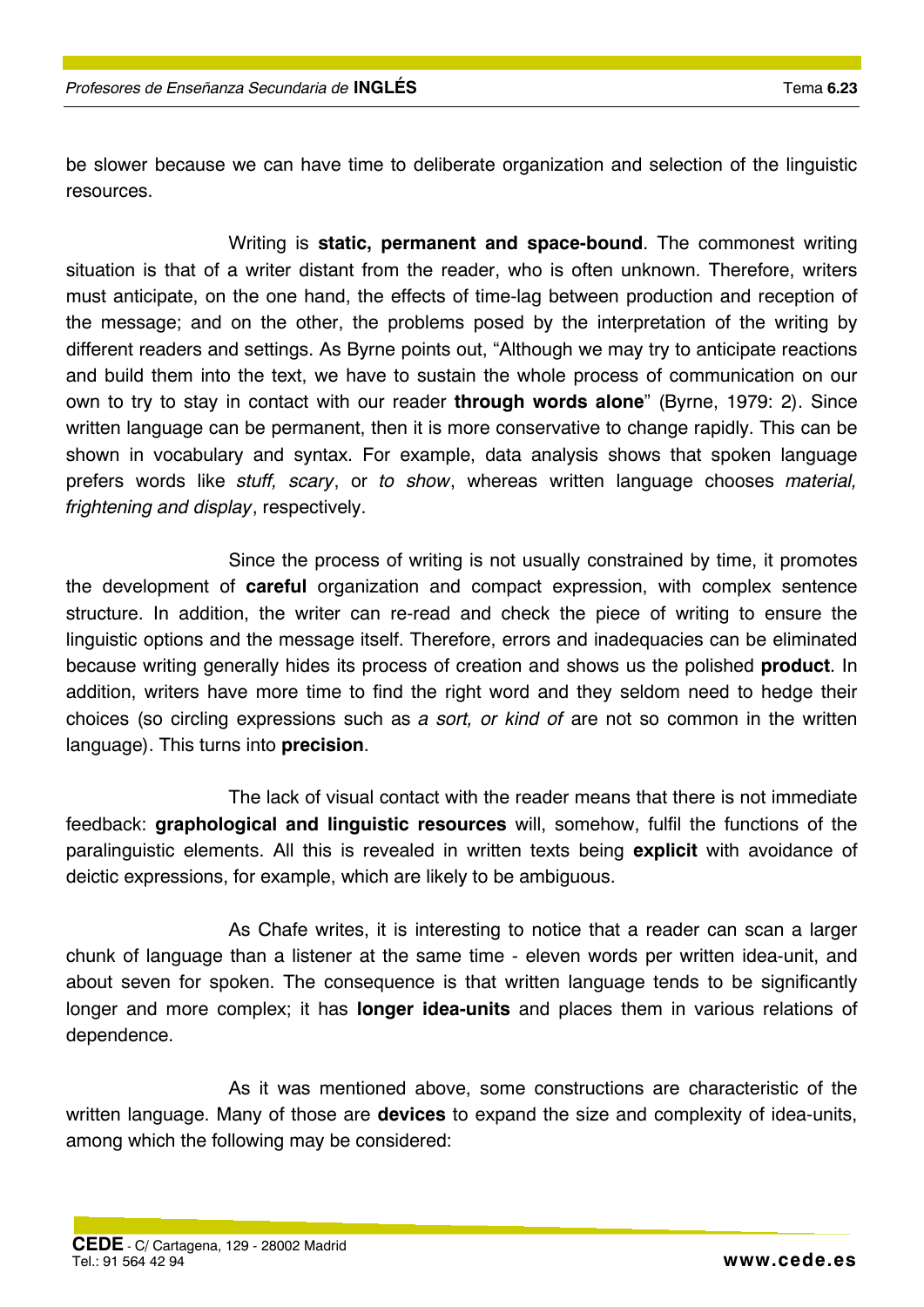− Syntax is usually well structured, with complete sentences and a wide range and amount of subordination.

− The use of: nominalizations, complement clauses, restrictive relative clauses, adverbial and participle clauses, or indirect questions, are devices to enlarge and elaborate complex idea-units.

− An extensive set of markers are used to connect and mark the relationships between clauses (that, when, while, besides, and so forth); written language also shows a wide use of rhetorical organisers for large stretches of discourse (firstly, in conclusion, more important than, and etcetera).

− In written language there appear heavily premodified noun phrases; and the packaging of information related to a particular referent can be very concentrated: "*A man who turned into a human torch ten days ago after snoozing in his locked car while smoking his pipe has died in hospital*" (Evening News (Edinburgh), 22 April 1982; in Brown & Yule, 1983: 16)<sup>4</sup>.

− The use of passive structures which allow non-attribution of agency occurs in the written language to a significant extent compared to the spoken language.

An indirect characteristic of the written language is its suitability to the recording of facts - the doctor noting down a patient's symptoms, for example-, and to tasks of memory and learning. D. Crystal (2003) also mentions that written records are easier to keep and scan; tables demonstrate relationships between things; and text can be read at speed which suit a person's ability to learn.

Finally, we will comment about the **visual** nature of the written language. There are written text varieties which have to be assimilated visually and cannot be read aloud efficiently but interpreted differently into the spoken language such as timetables, graphs, or complex formulae. In addition, writing owns some unique features like pages, lines, capitalization, or spatial organization, for example.

 $\overline{a}$ 

<sup>4</sup> Not underlined in the original work.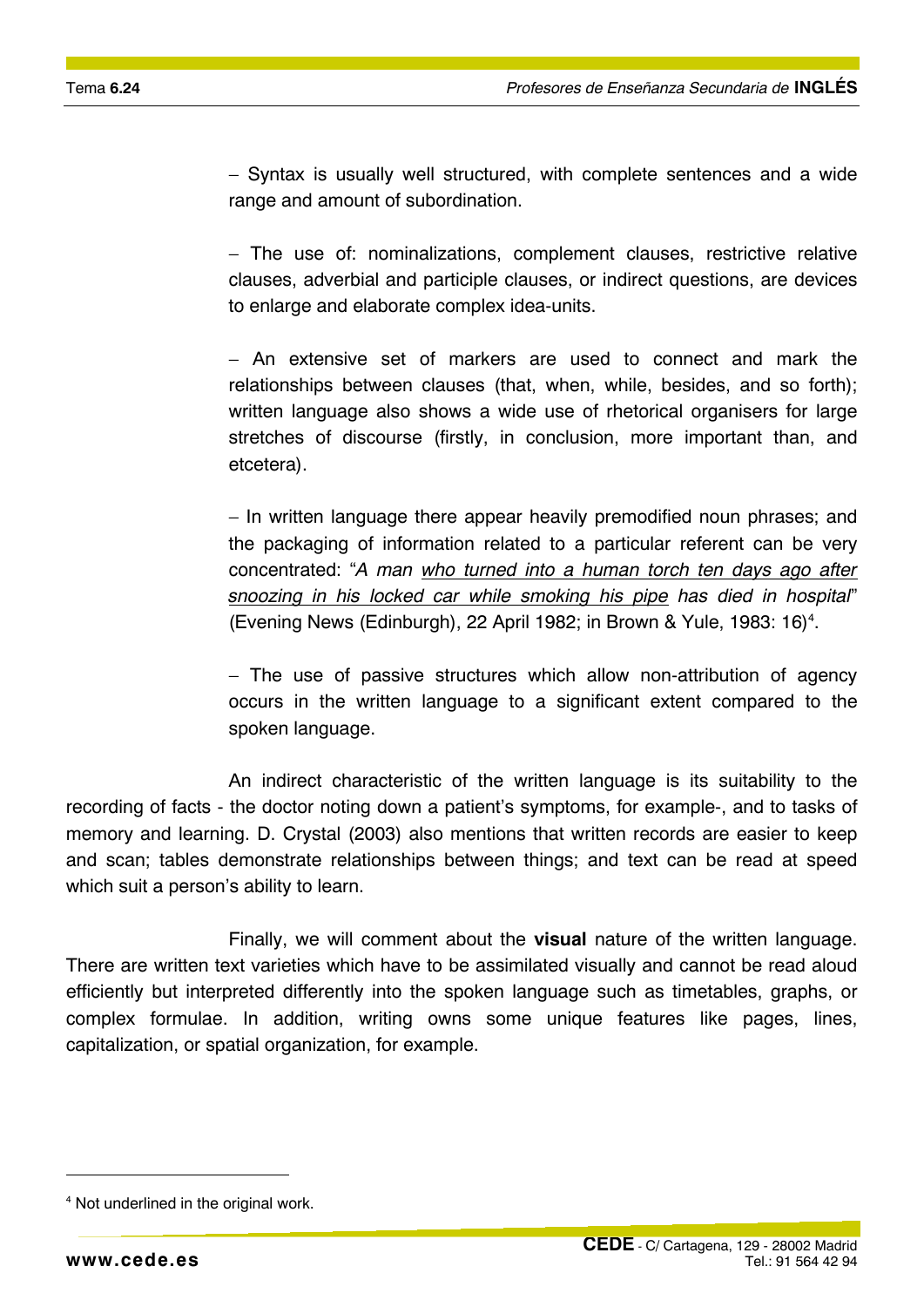# *CHAPTER FIVE: ROUTINES AND FORMULAIC EXPRESSIONS*

As it was explained in other chapters of this exposition and in the topic 7 about oral communication, language users organize what they have to communicate in typical patterns. These patterns correspond more or less to typical kinds of message, and so deal with recurring cognitive problems. They have been called "**routines**" (for example by Widdowson, 1983): "conventional ways of presenting information"; and include stories, descriptions, or instructions, and are present both in the oral and the written language. Because they are **conventional**, routines are **predictable** and help ensure clarity.

Information routines may be identified as expository or evaluative. **Expository routines** involve factual information hinging on questions of sequencing or identity of the subjects. They would correspond to narrations, descriptions, and procedural texts. On their part, the **evaluative routines** are based on expository routines. They involve the drawing of conclusions, usually requiring the expression of reasoning, in addition to explanations, predictions, justification, preferences and decisions. They could be found in argumentative texts, for example. The recognition of information routines is key to the understanding and production of texts.

At the same time, these information routines are closely related to the three commonest patterns of: problem −solution; claim -counterclaim; and, general− specific. They form the structure of the different genres and text varieties, as it was discussed in chapter II of this topic.

The first pattern, *problem – solution* is identified as expository and it is predictable in stories, anecdotes, or operation manuals, for example; but also in academic writing with the variation of *problem – process – solution*. Similarly, the scientific discourse follows the specific *structure introduction – problem – solution – conclusion*, according to van Dijk. The problemsolution pattern consists of four basic elements: situation, problem, response or solution, and evaluation of the response or solution. The structure is clearly signalled by the orthographic unit of the paragraph, among other devices.

The pattern *claim – counterclaim* is one of a series of claims and contrasting counterclaims, mainly of an evaluative type, which may follow a complain sheet, a political answer in the Parliament, or a letter to the Editor, for example.

Finally, the pattern *general – specific* is one in which a generalization is followed by more specific statements, and perhaps might end with a broader generalization. It combines the expository and evaluative routine types. It could be a report of an experiment, or the interpretation of a survey, for instance.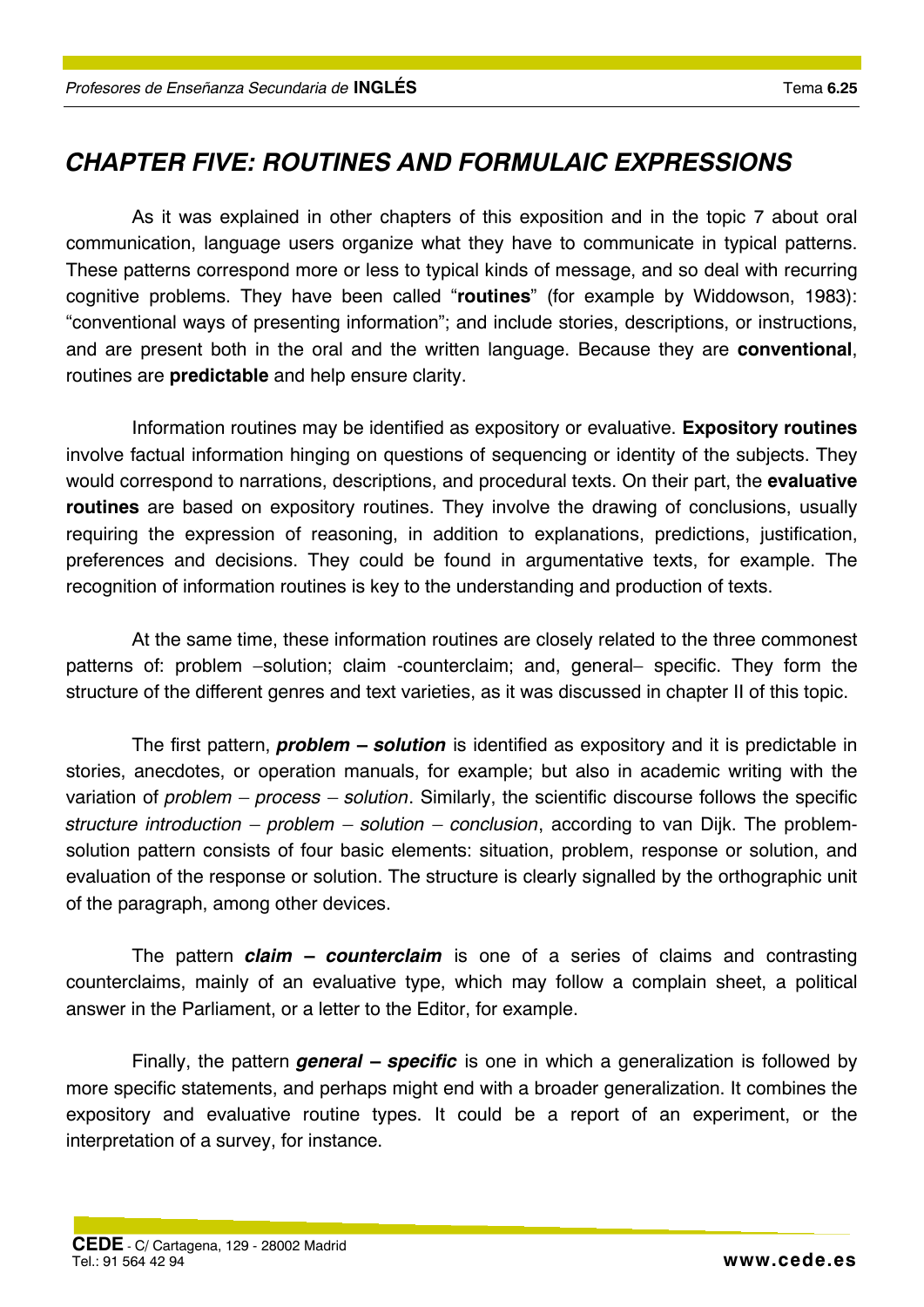Nevertheless, it seems important to remind that information routines, expository and evaluative, are likely to be combined in the majority of texts. On the other hand, studies have shown that to demonstrate textual patterns, and to signal vocabulary and cohesive devices related to each pattern −mainly connectives and rhetorical organisers– improve EFL writings, and make students become better readers. In addition, this helps learners be aware and develop their learning to learn key competence.

However, there are other general conventions we find in written texts which should also be addressed in the teaching of a foreign language. One of them is the use of **formulaic expressions**. These are idiomatic expressions or phrases likely to be found in the different text varieties; they constitute Halliday's "routinized discourse", and they promote fluency and appropriateness:

|                                                               | <b>Starters</b>                                                                                                      | <b>Endings</b>                                                         |
|---------------------------------------------------------------|----------------------------------------------------------------------------------------------------------------------|------------------------------------------------------------------------|
| - For tales, anecdotes, recounts,<br>and stories              | - "Once upon a time"<br>- "One day"                                                                                  | $-$ " and they lived happily<br>ever after"<br>$-$ " and that was it". |
| - In informal letters, postcards,<br>invitations and so forth | - "Dear"                                                                                                             | - "Best wishes"; "Love";<br>"please, answer back";                     |
| - In formal and commercial<br>correspondence                  | - "To whom it may concern,"<br>- Dear Sir/Madam"<br>$-$ "Dear Mr X/ Miss Y,"<br>$-$ "I am writing to apply/ enquire" | - "(Yours) sincerely"<br>- "(Yours) faithfully"                        |

**Writing conventions** are also essential features of effective writing. Conventions make writing easier to read by putting it in a form that the reader expects and is comfortable with. Generally speaking, it could be said that writing conventions include three broad aspects: mechanics, sentence formation, and usage. **Mechanics** includes conventions about spelling, punctuation, capitalization, and paragraphs; these orthographic devices inherent to the written language are, obviously, of the greatest importance.

At secondary education, students should have control of conventions such as spelling, punctuation, and paragraphing in their L1, and they should start applying specific conventions to the English language too. For example, teachers of English can show conventions and formulaic expressions for friendly letters and business letters, capitalizing lines in songs and poetry, headings and subheadings in informational reports, conventions for quotations, and etcetera... This includes also language-specific conventions related to the **presentation of texts and formats** like informal/formal letters: the date, the sender's and receiver's name and address; capitalization of months, and so forth.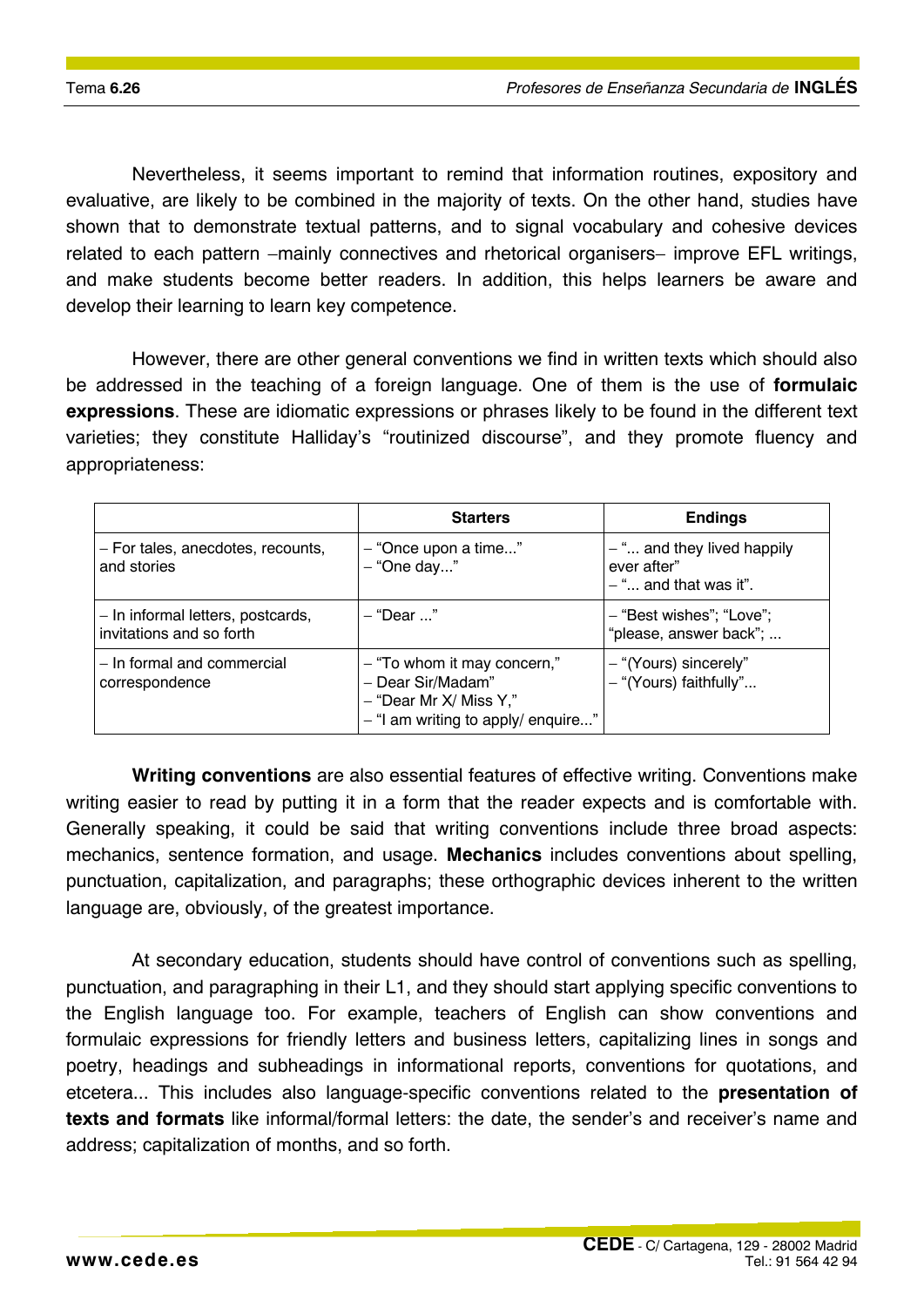language.

dealing with a type of "written talk". On-line interaction in academic settings is also changing the perspective of both

teachers and students. Instructors have had to assess the content of the students' essays and reports and also their rhetorical devices (vocabulary precision for example). The spread of online courses will mean for educators to consider how to answer to unconventional language use and structuring of ideas in electronic discourse for academic purposes.

**Conventions about usage** include word order, verb tense, pronoun reference and

**Sentence formation** refers to the structure of sentences, the way that phrases and

On the other hand, it is interesting to note that new conventions have arisen with the

Electronic discourse has its own peculiarities. On the one hand, it includes features of

subject-verb agreement. In secondary school, pupils can start to extend their knowledge to use a more varied language which better adjusts to the writing situation by using different registers −mainly formal and informal− in several text types (invitations, letters, or complaints, for example); and also by appreciating the differences and appropriateness of oral and written

clauses are used to form simple and complex sentences. By secondary school, students are ready to experiment with using varied sentence lengths to achieve specific effects on an audience. They are also ready to use (and punctuate) dependent and independent clauses by combining simple sentences into more complex ones. Teachers can use parallel writing and

arrival and development of on-line discourse. Some scholars name "**electronic discourse**" to this new way of interacting in writing, which includes electronic mail and also on-line courses.

the oral language like markers of personal involvement, repetitions, or direct address. On the other hand, it shows characteristics of the written language, such as the absence of fillers. In addition, although the writer can plan and organize the written message, most often this on-line discourse shows unconventional punctuation, misspelling and lack of revision. We could be

On the other hand, electronic discourse has also its **own graphic features**. Besides paragraphs, punctuation, capitalization or italics, chatters and e-mail writers have created their own graphic resources and conventions. For example, the use of emoticons to signal humour, irony or intimacy has been extended; or, it has been agreed that words and sentences into capital letters show anger, whereas underlying means emphasis.

As for readers themselves, it is also important for students at secondary education to learn about new text varieties and formats in the digital media, for which we may lack of a consistent schemata. The Web is a new, large and heterogeneous community where the

reading to make students produce more emphatic texts.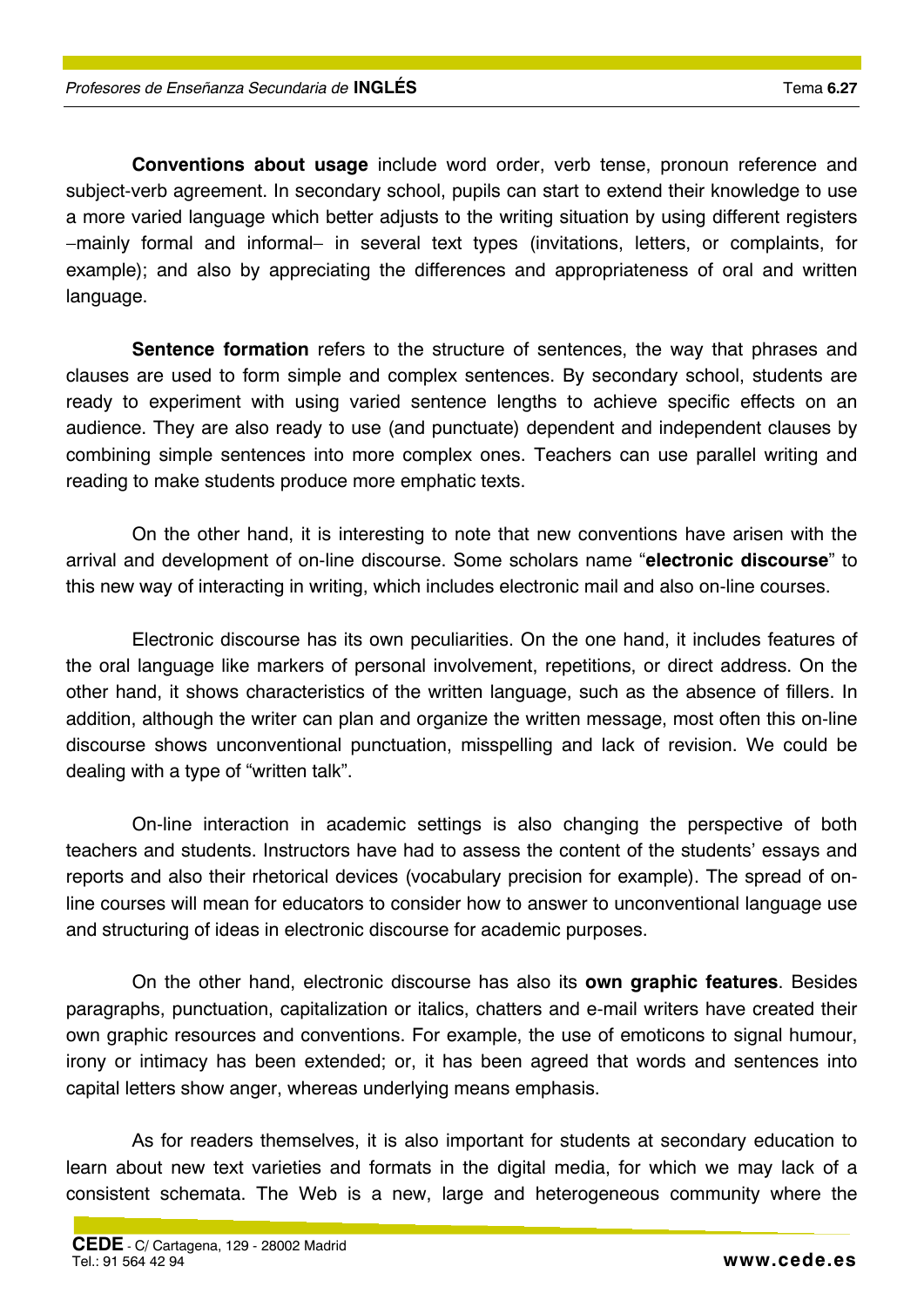interaction among the members, and the possibility offered by technology, might modify existing genres and text varieties, or create new ones, which better satisfy the communication needs of Web users. This is the case of web-pages, for instance, which present and develop the information in a different way to traditional printed texts of their type.

In fact, most genres being borrowed from the paper world have undergone adjustments when moving on to the Web (for instance, online newspapers and online manuals which use hypertext). Also, there is a family of text types which have been created specifically for the Web, such as home pages, splash screens, weblogs, or FAQs. Home pages, for example, may be personal, academic or organizational; in a personal webpage the reader expects to find a description of personal life, hobbies and possible features written in the first person.

At the same time innovative genres, unrelated to previous ones, might also be created, in order to meet the needs and requirements specific to the new medium. The development of the FL students' communicative competence would have to attend to these new challenges in written comprehension and expression as well as it has been dealing with the most traditional printed texts.

#### *SUMMARY*

In this theme we have seen some of the features that characterize human communication in writing by attending to linguistic, formal and cognitive aspects related to it.

Looking at reading and writing as part of the communicative competence of the student, we have defined the text as a semantic unit and described the interactive nature of the writingreading process. Then, we have also established the main purposes of reading and writing and their main strategies. *Chapter One* finished with a description of the main cognitive processes involved in reading and writing within the Schema Theory.

− A written text creates a relationship between the writer and the reader and the meaning of the text is conveyed through this interaction: not only the writer writes, but the reader also takes an active part in this interaction.

− The purpose of the writing, the intended audience, and the topic together influence the choice of the text structure and, consequently its elements and devices. Likewise, the way a text is read varies according to the purpose of the reading.

− Discourse processes involve comprehending, producing, reproducing, composing, recalling, summarizing and creating, accessing and using discourse representation.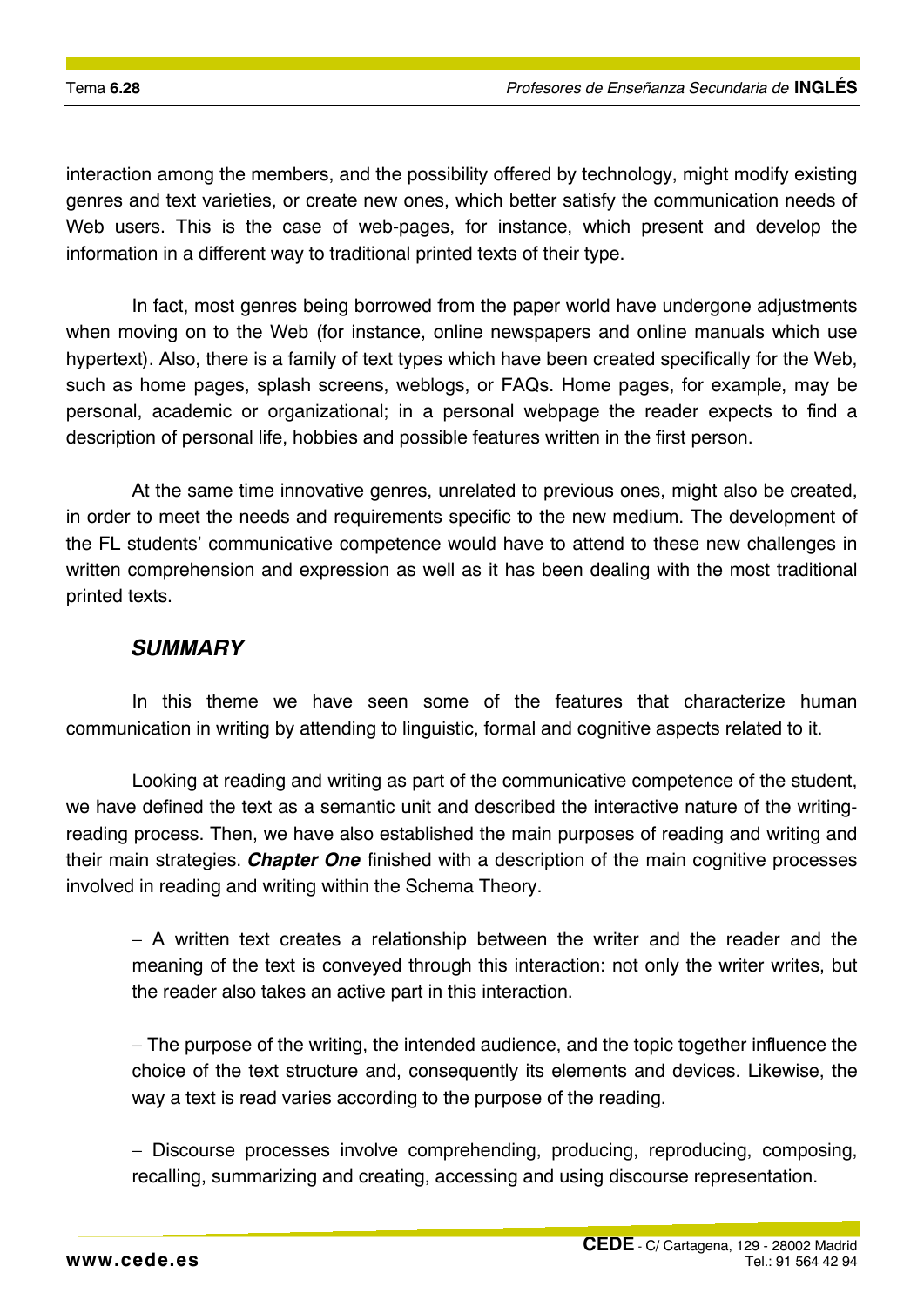− Readers develop a coherent interpretation of text through the interactive process of combining the information in the text with the information they already bring to a text. The reading activity involves a large number of cognitive processes together with motor skills and the use of strategies to cope with the written text.

− Likewise, writers engage into several cognitive processes and use strategies of different types to fulfil their purpose for writing. Writers proceed on the assumption that the intended reader shares schemata and knowledge to establish a common ground in which the text is developed.

− Similarly to speech, the encoding and decoding of a written message involve cognitive processes which are formed by knowledge, skills and strategies of a complex nature which interact and work into a simultaneous process.

*Chapter Two* has developed a discussion on the notion of genre and the genre as a matter of study for different disciplines. We have shown the present relevance of corpus analysis and computational linguistics in the study of genres. But the focus of the chapter has been drawn by defining a genre as a schema-like global structure which defines the global form of a text, which is culturally dependant, and a part of the communication process. Then, we have analysed how text genres answer to the reader's expectations and which factors affect the choice of genre: audience, purpose of writing and topic. Finally, we have proposed a classification of texts according to the communicative purpose into argumentative, descriptive, expository and narrative texts. For each of them it has been described its purpose; the types or varieties which may show; the most common structure or elements; and its most relevant language features.

− The term *genre* may be understood as a category assigned on the basis of external criteria like purpose or topic, rather than on linguistic, internal or form criteria. Genre is commonly regarded as a conventional and cultural recognised grouping of texts.

− Any genre is also a social process that has a purpose and a structure and the different genres are the product of a culture.

− Attending to the communicative purposes, texts can be classified into argumentative (to take a position on an issue and justify it); descriptive (to involve readers so that they can visualize what is being described); expository (to explain, inform, or clarify something to the reader); and narrative (to entertain, to gain and hold a reader's interest).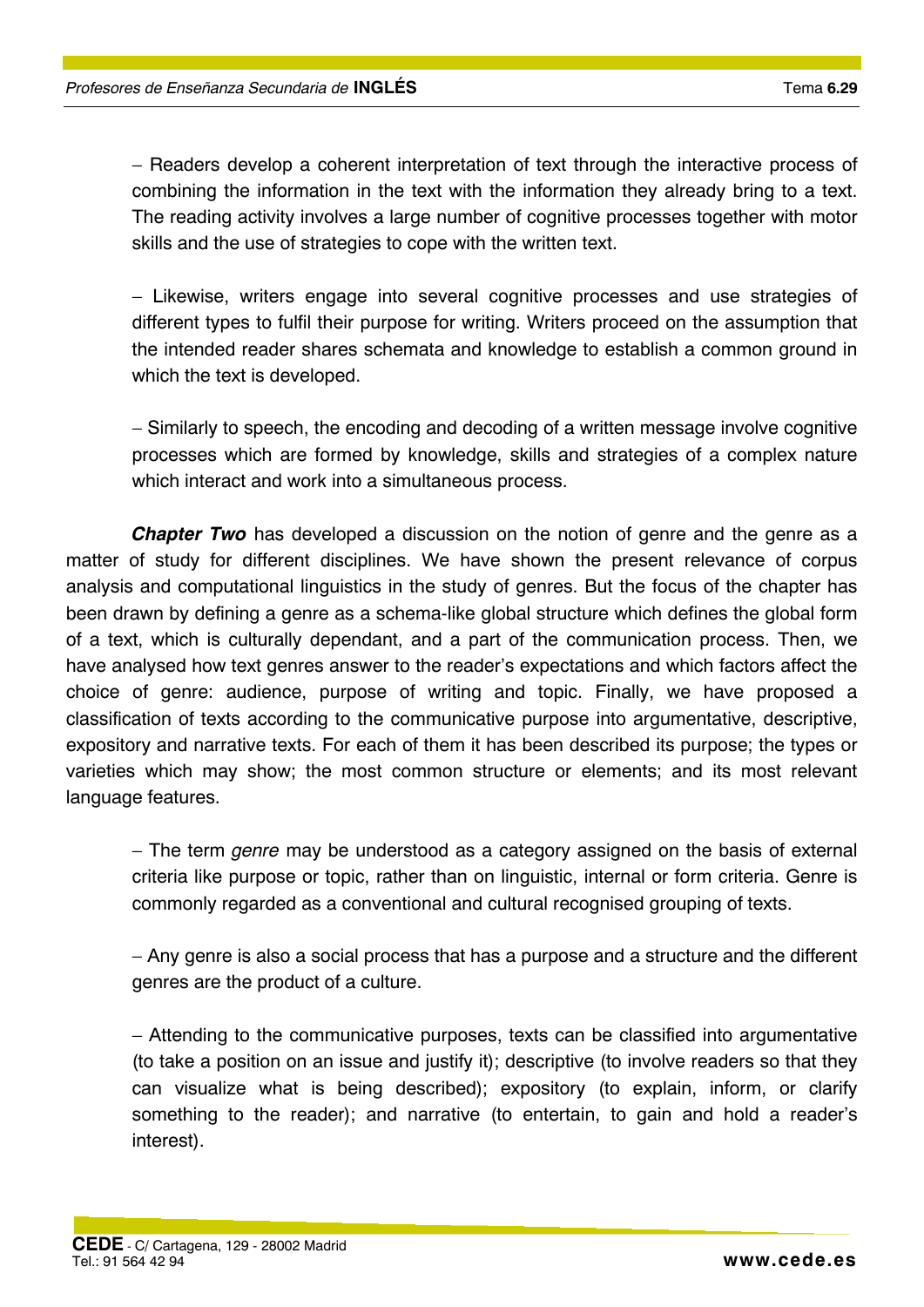*Chapters Three and Four* dealt with the formal structure, elements and rules of a written text. First, we have seen how context and texture define a text. Then, we have categorized the text cohesive devices into grammatical, conjunctive and lexical analyzing them briefly. Finally, we have analyzed the semantic, grammatical, conventional and prosodic roles of the graphological resources.

− Any text is part of a context. The context involves participants, the communication setting and goal, the pragmatic ground rules, the subject matter knowledge, and most of other components that situate the text event: background knowledge (context of culture), context of situation, co-text.

− Texture is about the elements which tie together, structure and give meaning to texts: cohesion; internal structure of the sentence; and macrostructure of the text.

− Cohesion: relationships of meaning within a text: grammatical cohesion (substitution, reference, ellipsis) creates relations to form; lexical cohesion (repetition) forms reference relations; conjunctions create semantic relations.

− The rhetorical devices allow a text to be organized and coherently developed so that the writing fulfils the author's communicative purpose; and they establish three types of relationships among the discourse elements: grammatical, semantic, and lexical. Any of these resources realize the "textual meta-function", which is especially concerned with the flow of information in a text by analyzing clauses as messages. The understanding and use of cohesive devices is vital for the development of the EFL learners' communicative competence −in oral and written language.

− Graphology resources are of the greatest importance. These include orthography, punctuation, paragraphing, and text layout or format (headings, footnotes, indexes, use of bold letters, and etcetera). These graphic devices play a communicative role, and their choice responds to the sense of a text. EFL learners need to understand and use these devices in order to interpret and produce written texts in a correct and appropriate way.

In *Chapter Four* the terms register and style have been the focus of analysis in the first part together with the properties of a written discourse. Then, there has been a description of the main characteristics of the written language. We have concluded that a coherent discourse needs of the application of distinct types of knowledge such as communicative goals, text-type, schemas, discourse structure relations, and theme development patterns. This knowledge is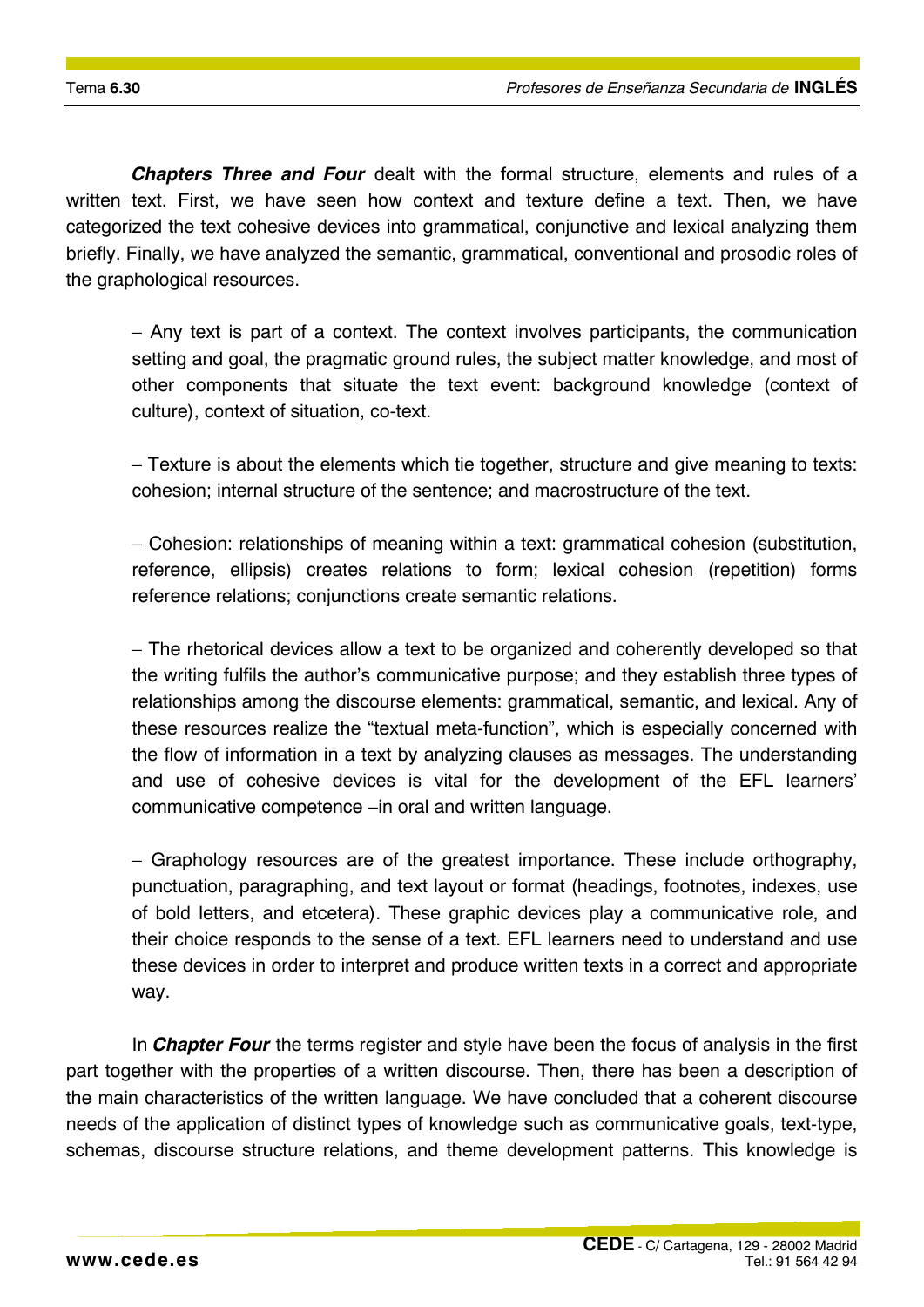encoded as separate resources and integrated into a flexible planning process that draws from appropriate devices whatever knowledge is needed to produce a text.

− Style would refer to the individual's use of the language, whereas register would characterize the appropriateness of a text to the specific communicative situation (formal/ informal), or specific topic (religious, scientific, legal...).

− To evaluate the characteristics of a written text, the following items will have to be analyzed according to the writing context: correction; cohesion and coherence; appropriateness; style; presentation and layout.

− Characteristics of the written language:

- Writing is a slow, deliberate, editable process.
- Written language is secondary to spoken language historically.
- In comparison to the oral language, writing is produced very slowly.
- Writing is static, permanent and space-bound.

• Since the process of writing is not usually constrained by time, it promotes the development of careful organization and compact expression, with complex sentence structure.

• Errors and inadequacies can be eliminated because writing generally hides its process of creation and shows us the polished product.

• Writing looks for precision and explicitness.

• The lack of visual contact with the reader means that there is not immediate feedback: graphological and linguistic resources will, somehow, fulfil the functions of the paralinguistic elements.

• Written language tends to be significantly longer and more complex; it has longer idea-units and places them in various relations of dependence.

• An indirect characteristic of the written language is its suitability to the recording of facts, and to tasks of memory and learning.

• The visual nature of the written language favours the existence of written text varieties which have to be assimilated visually and cannot be read aloud efficiently (timetables, graphs...).

• Writing owns some unique features like pages, lines, capitalization, or spatial organization, for example.

Finally, *Chapter Five* has defined and related the concepts of routines, formulaic expressions, and conventions in the written language offering some examples and didactic considerations. This chapter has ended with a special comment on the new text types that the digital technology is bringing to our lives, and the challenges they pose as language users and teachers.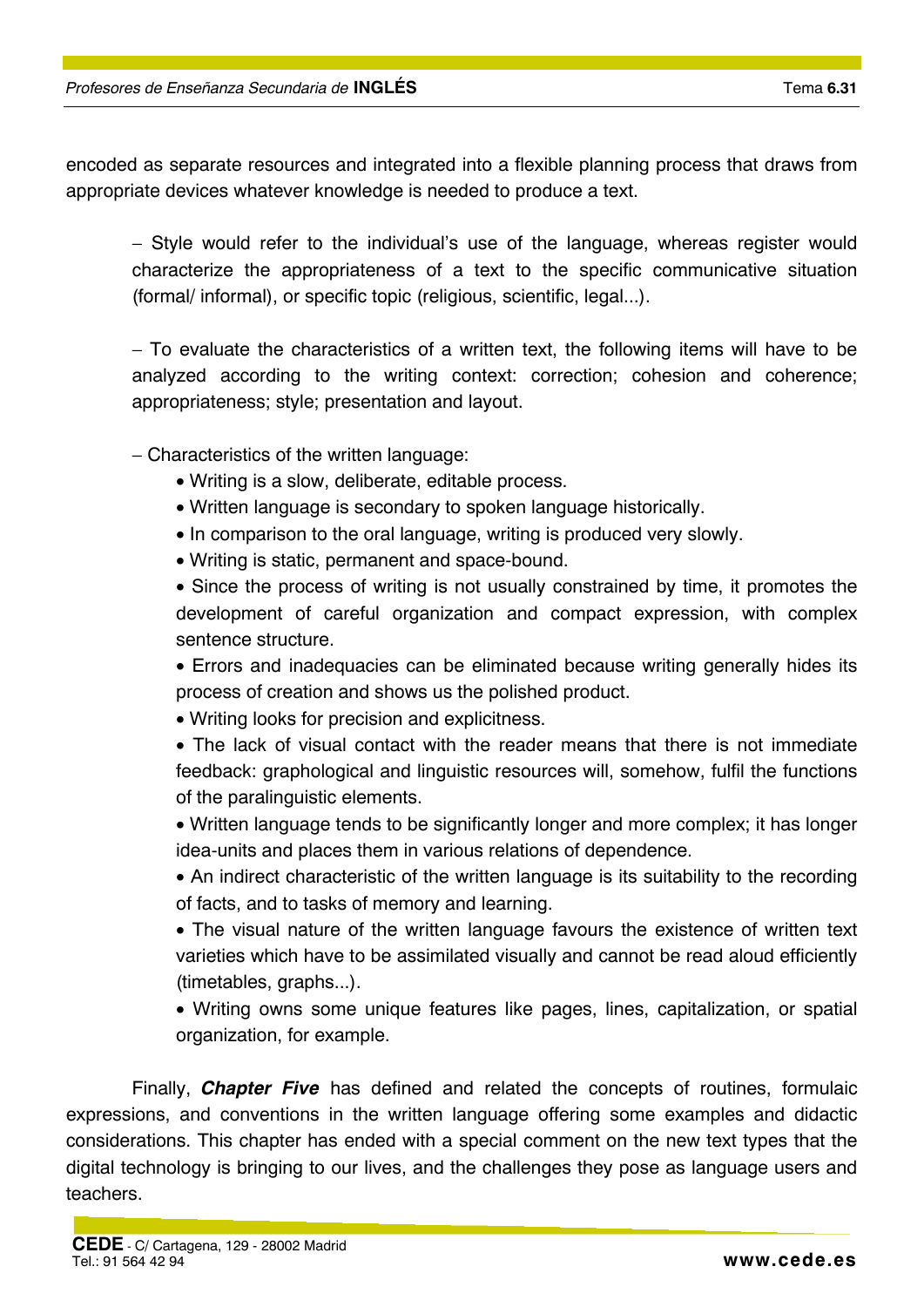− Routines are "conventional ways of presenting information"; they are present both in the oral and the written language. Because they are conventional, routines are predictable and help ensure clarity.

− Information routines may be identified as expository or evaluative. Expository routines involve factual information hinging on questions of sequencing or identity of the subjects. They would correspond to narrations, descriptions, and procedural texts. On their part, the evaluative routines are based on expository routines. They involve the drawing of conclusions, usually requiring the expression of reasoning, in addition to explanations, predictions, justification, preferences and decisions. The recognition of information routines is a key to the understanding and production of texts.

− At the same time, these information routines are closely related to the three commonest patterns of: problem – solution; claim -counterclaim; and, general – specific. They form the structure of the different genres and text varieties.

− Formulaic expressions are idiomatic expressions or phrases likely to be found in the different text varieties; they constitute Halliday's "routinized discourse", and they promote fluency and appropriateness: letter starters and endings, for example.

− Writing conventions are also essential features of effective writing. Conventions make writing easier to read by putting it in a form that the reader expects and is comfortable with. Writing conventions include three broad aspects: mechanics, sentence formation, and usage.

− Mechanics includes conventions about spelling, punctuation, capitalization, and paragraphs, and also those related to presentation of texts.

− Conventions about usage include word order, verb tense, pronoun reference and subject-verb agreement.

− Sentence formation refers to the structure of sentences, the way that phrases and clauses are used to form simple and complex sentences.

− New conventions have arisen with the arrival and development of on-line discourse. Electronic discourse has its own peculiarities; on the one hand, it includes features of the oral language; on the other hand, it shows characteristics of the written language. In addition, it has developed its own "text-types" (home pages, weblogs, and etcetera).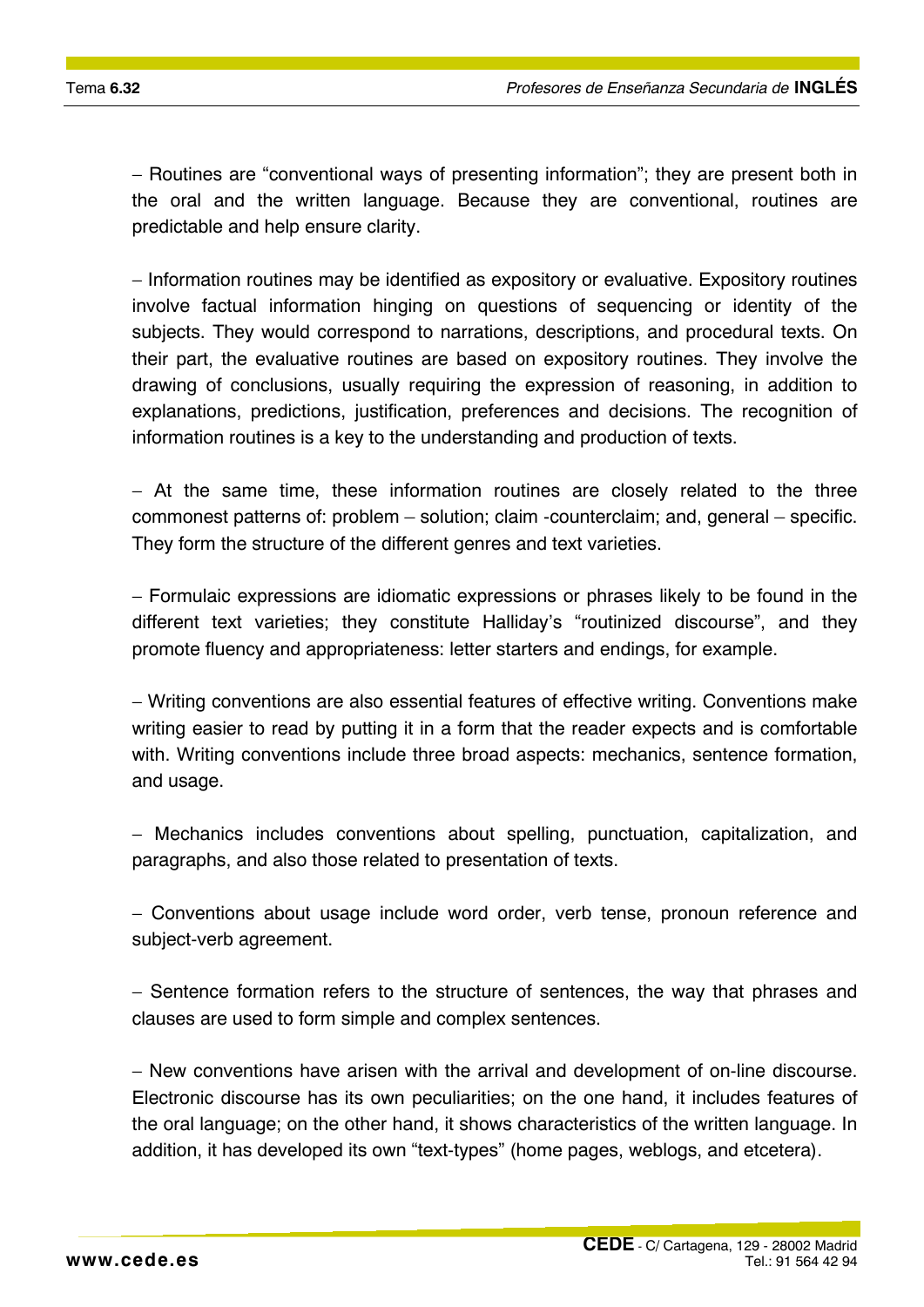− Electronic discourse has also developed its own graphic features and conventions. regarding the use of capitals, for example.

− The development of the FL students' communicative competence would have to attend to these new technological challenges in written comprehension and expression as well as it has been dealing with the most traditional printed texts.

This theme has attempted to hint the complexity of the reading/writing process by highlighting its interactive and communicative nature. Interaction through the medium of written language includes a great deal variety which should be motivating and purposeful for the EFL learner. By designing communicative activities which involve the application of reading and writing skills and strategies, EFL teachers will be developing their students' competence in the English language. In addition to texts printed in paper, learners would also need to cope with the development of written texts in the digital medium. In fact, medium and text-types are closely related and both are determined by the function they perform; as the European Commission signals "With the increasing sophistication of computer software, interactive manmachine communication is coming to play an ever more important part in the public, occupational, educational and even personal domain" (p. 82).

### *BIBLIOGRAPHY AND REFERENCES*

• ABDULLAH, M.A. (1998). **Electronic discourse: Evolving conventions in online academic environments**. ERIC Clearinghouse on Reading English and Communication, www.ericdigests.org/1999-2/online.htm.

- BHATIA, V. (2004). **The World of Written Discourse: A Genre-based View**. Advance in Applied Linguistics. Continuum International Publishing Group.
- BEGHTOL, C. **The concept of genre and its characteristics**. Bulletin of the American Society for Information Science & Technology, Dec 2000/Jan 2001.
- DE BEAUGRANDE, R.A. & DRESSLER, W.U. (1996). **Introduction to Text-Linguistics**, pp. 42-112. Longman.
- DE BEUGRANDE, R.A. (1980). **Text, Discourse, and Process: Toward a Multidisciplinary Science of Texts**. Longman.
- BIBER, D.; CONRAD, S. & LEECH, G. (2003). **Student Grammar of Spoken and Written English**. Longman.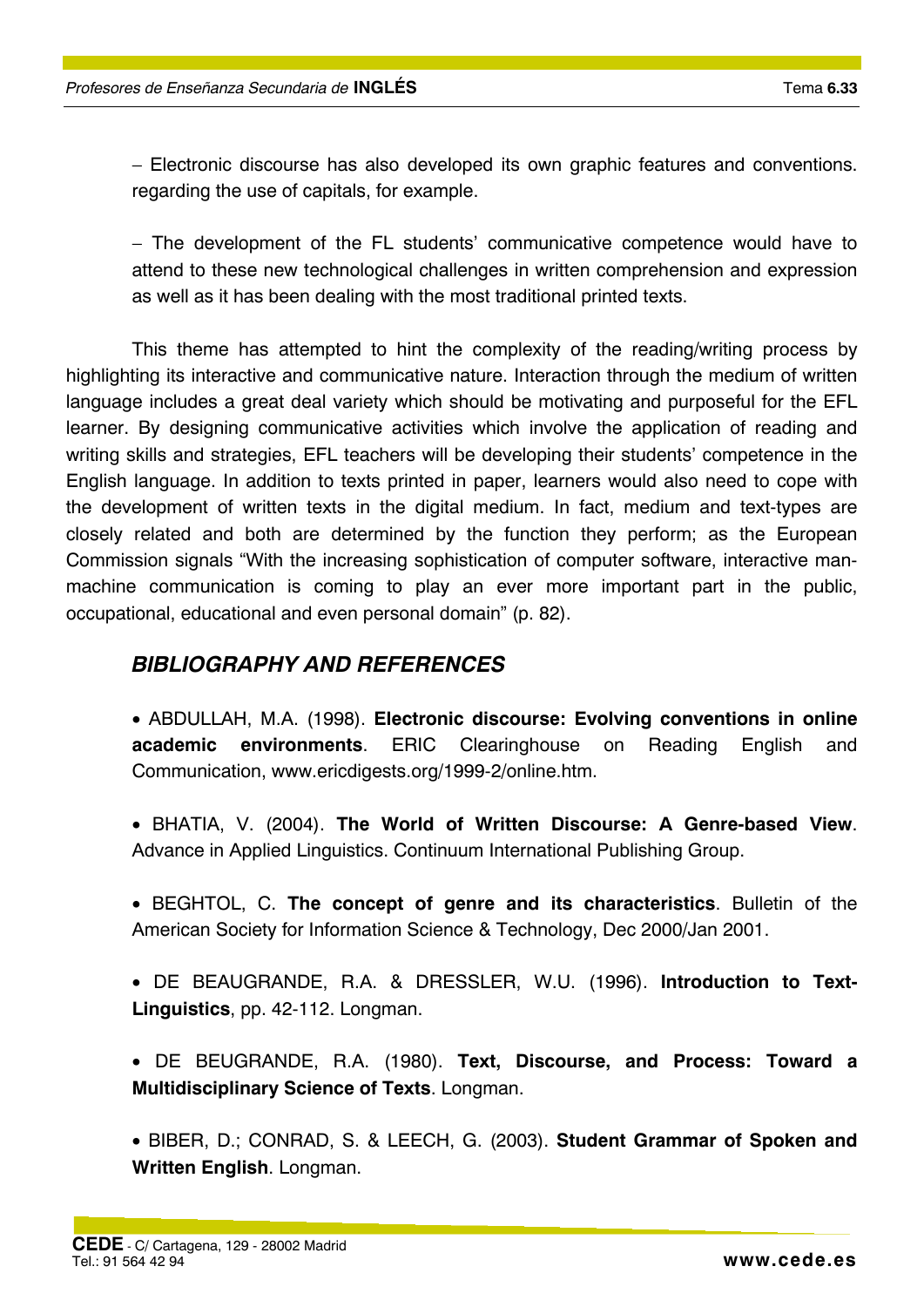- BIBER, D. (1989). **A typology of English texts**. Linguistics, 27 (1), 3-43.
- BIBER, D. (1988). **Variation Across Speech and Writing**. CUP.
- BLOOR, Th. & BLOOR, M. (2004). **The Functional Analysis of English: A Hallidayan Approach**. Arnold.
- BROWN, G. & YULE, G. (1983). **Discourse Analysis**. CUP.
- BYRNE, D. (1979). **Teaching Writing Skills**. Longman.
- CALI, K. & BOWEN, K (2003). **The five features of effective writing**, in www.learning.org/lp/editions/few.
- CANALE, M. & SWAIN, M. (1980). **Theoretical basis of communicative approaches to second language teaching and testing**. Applied Linguistics 1: 1-47.
- CARRELL, P.L.; DEVINE, J. and ESKEY, D.E. (Eds.) (1988). **Interactive Approaches to Second Language Reading**. Cambridge: CUP.

• CHAFE, W.A. (1985). **Linguistic differences produced by differences between speaking and writing**, in D.R. Olson N. Torrance & A. Hilyard: **Literacy, Language, and Learning: The Nature and Consequences of Reading and Writing**. CUP.

- COOK, G. (1997). **Key Concepts in ELT: Schemas**. ELT Journal, 51 (1): 86.
- COULTHARD, M. (1977). **An Introduction to Discourse Analysis**. Longman.
- CRYSTAL, D. (2005). **The Cambridge Encyclopedia of the English Language**. CUP.
- VAN DIJK, T. **From Text Grammar to Critical Discourse Analysis: A brief academic autobiography**. Version 2.0. Unpublished, August 2004, in www.discourses.org.
- VAN DIJK, T. (1981). **Discourse studies and education**. Applied Linguistics 2, 1-26.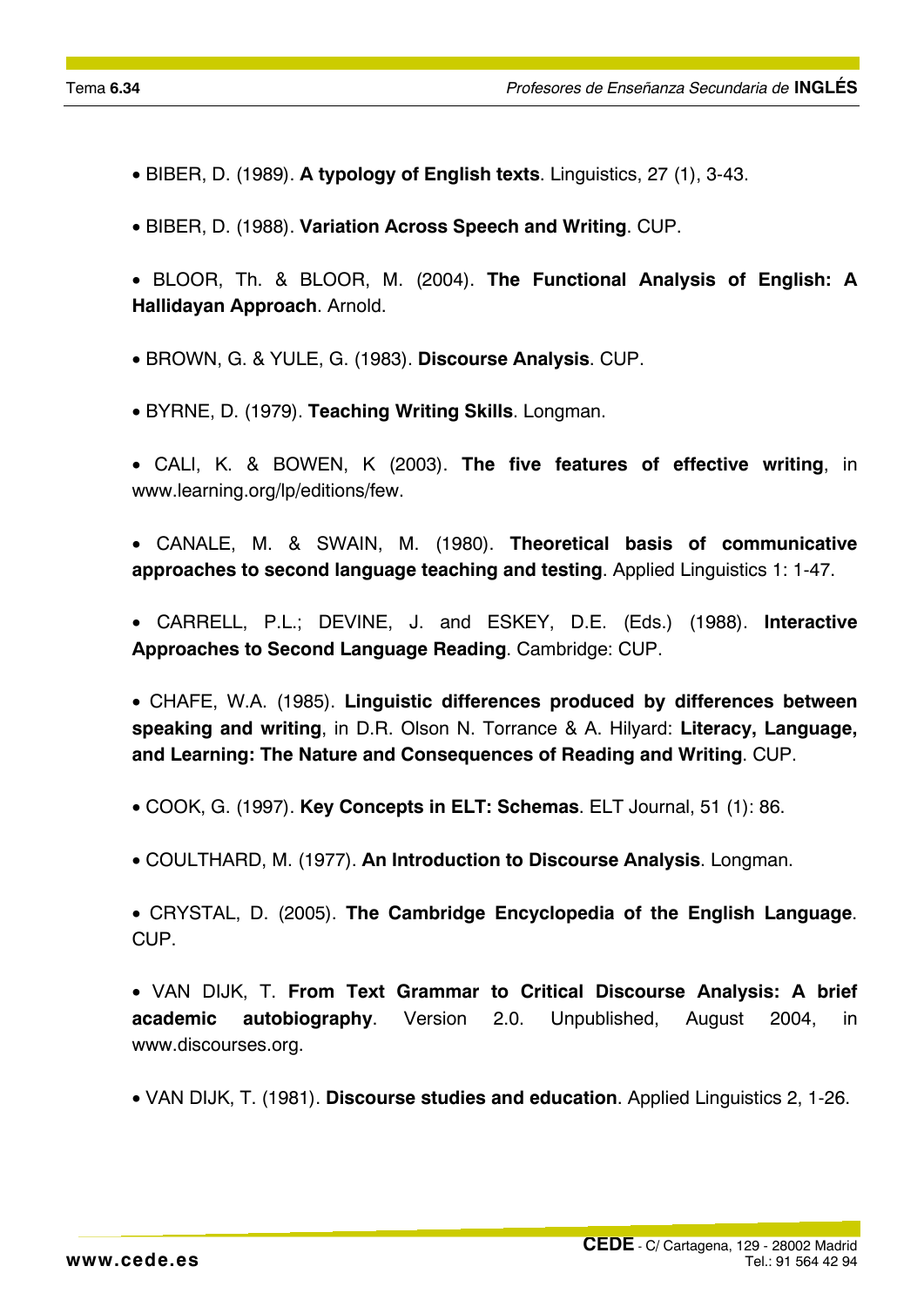• VAN DIJK, T. (1976). **Narrative macrostructures: logical and cognitive foundations**, in A Journal for Descriptive Poetics and Theory of Literature 1: 547-568. North-Holland Publishing Company.

• FAIGLEY, L. & MEYER, P. (1983). **Rhetorical theory and readers' classifications of text types**. Text, 3, 305-325.

• FLUDERNIK, M. (2000). **Genres, text types, or discourse modes? Narrative modalities and generic categorization**. Style, summer.

• GRAESSER, A.C. & GOODMAN, S.M. (1985). **Implicit knowledge, question answering, and the representation of expository text**. In B. Britton & J.B. Black (Eds.): **Understanding Expository Text**. Chapter 5. Hillsdale.

• GRAESSER, A.C.; GERNSBACHER, M.A.; GOLDMAN, S.R. (2003). **Introduction**, in The Handbook of Discourse Processes. Routledge.

• HALLIDAY, M.A.K. & HASSAN, R. (1989). **Cohesion in English**. Longman.

• HILL, L.A. (1978). **Writing for a Purpose**. OUP.

• HOEY, M. (2001). **Textual Interaction: An Introduction to Written Discourse Analysis**. Routledge.

• HOEY, M. (1994). **Signalling in discourse: a functional analysis of a common discourse pattern in written and spoken English**, in R.M. Coulthard: **Advances in Written Text Analysis**. Routledge.

• HOWATT, A.(1970). **Put it in Writing**. OUP.

• LEE, D.Y.W. (2001). **Genres, text types, domains, and styles: navigating a path through the Bnc jungle**. Language learning & Technology, vol. 5, nº 3, 37-72, Sept.

• LEE, J.M. & VANPATTEN, B. (2003). **Making Communicative Language Teaching Happen**. Directions in Second Language Learning. McGraw-Hill.

• McCARTHY, M. (1996). **Discourse Analysis for Language Teachers**. CUP.

• MEYER, B.J.F. (1985). **Prose analysis: purpose, procedures, and problems**, in B. Britton & J.B. Black (Eds.): **Understanding Expository Text**. Hillsdale.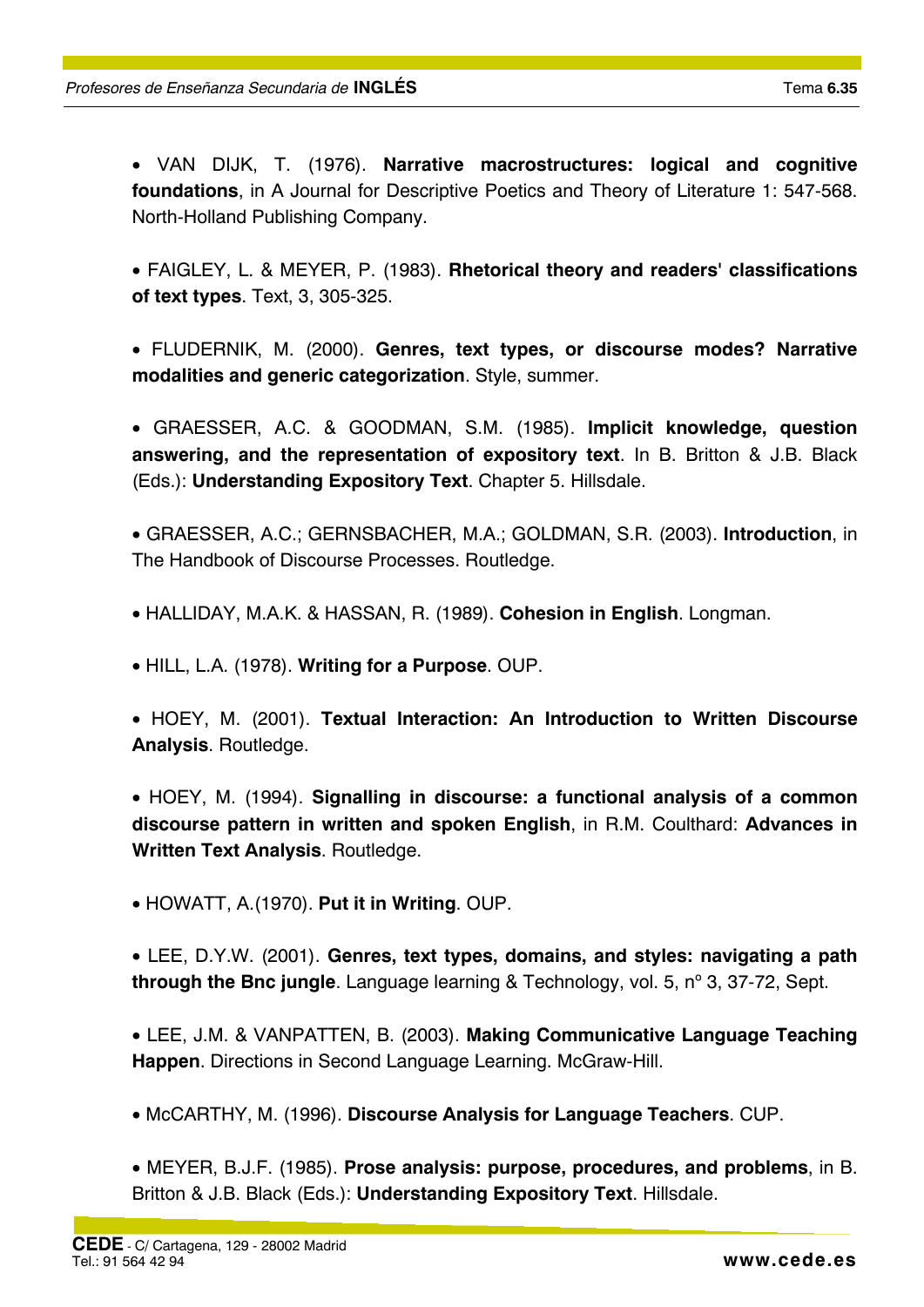• SANTINI, M. (2005). **Genres in formation? An exploratory study of web pages using cluster analysis**, in www.nltg.brighton.ac.uk.

• SAVVIDOU, Ch. (2004). **An Integrated Approach to Teaching Literature in the EFL Classroom**. The Internet TESL Journal; Vol. X, No 12, December.

• STOTT, N. (2001). **Helping ESL Students Become Better Readers: Schema Theory Applications and Limitations**. The Internet TESL Journal, Vol. VII, No. 11, November.

• STUBBS, M. (1996). **Text and Corpus Analysis: Computer Assisted Studies of Language and Culture**. Oxford, UK: Blackwell.

• SWALES, J.M. (1990). **Genre Analysis**. Cambridge: CUP.

• TRAPPES-LOMAX, H. (2004). **Discourse Analysis**, in A. Davies & C. Elder (Eds.): **The Handbook of Applied Linguistics**. Chapter 5. Blackwell.

• WALK, K. (1998). **Writing descriptions**, in www.fas.harvard.edu.

• WENDEN, A. (1998). **Learning Strategies for Learner Autonomy**. Prentice-Hall.

• WIDDOWSON, H.G. (2004). **Text, Context, Pretext**. Critical Issues in Discourse Analysis. Blackwell.

• WIDDOWSON, H.G. (1983). **Learning Purpose and Language Use**. OUP.

• Expert Advisory Group on Language Engineering Standards (1996, June). **Preliminary recommendations on text typology**. EAGLES Document EAG-TCWG-TTYP/P. [Available at http://www.ilc.pi.cnr.it/EAGLES96/texttyp/texttyp.html].

• **Recommendations of the European Parliament and of the Council on Key Competences for Language learning**. Commission of the European Communities 2005/0221.

• **Exploring Grammar. A Handbook for Teachers**. http://english.unitecnology.ac.nz/ resources.